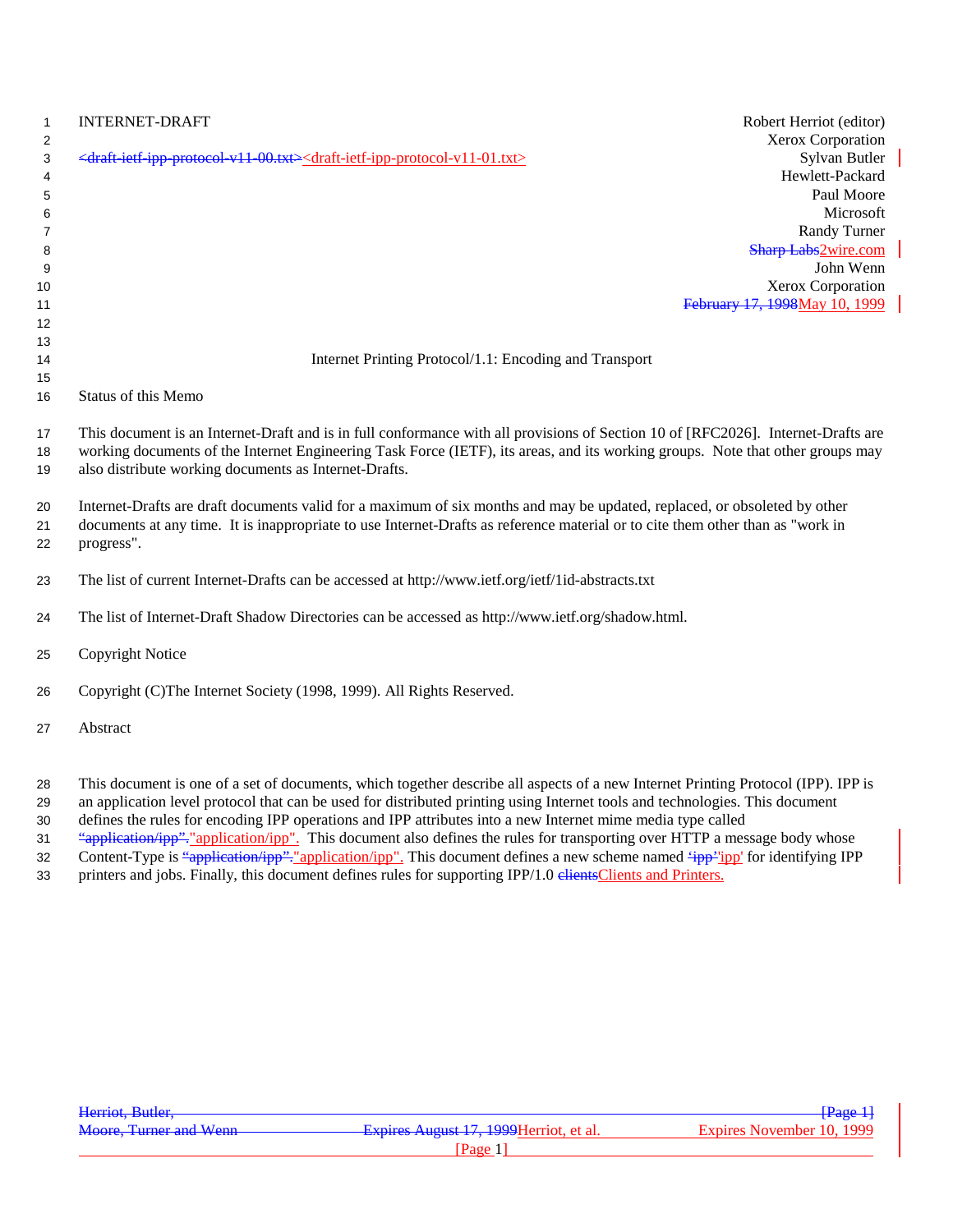34 The full set of IPP documents includes:

- 35 Design Goals for an Internet Printing Protocol  $\frac{[ipp+req][rfc2567]}{[ipp+req][rfc2567]}$
- 36 Rationale for the Structure and Model and Protocol for the Internet Printing Protocol  $\frac{1}{1}$ [Ffc2568]
- 37 Internet Printing Protocol/1.1: Model and Semantics [ipp-mod]
- 38 Internet Printing Protocol/1.1: Encoding and Transport (this document)
- 39 Internet Printing Protocol/1.1: Implementer'sImplementer's Guide [ipp-iig]
- 40 Mapping between LPD and IPP Protocols  $\frac{1}{1}$ pp-lpd][rfc2069]
- 41 The document, "Design" Design Goals for an Internet Printing Protocol", protocol", takes a broad look at distributed printing

42 functionality, and it enumerates real-life scenarios that help to clarify the features that need to be included in a printing protocol

43 for the Internet. It identifies requirements for three types of users: end users, operators, and administrators. It calls out a subset of

44 end user requirements that are satisfied in IPP/1.1. Operator and administrator requirements are out of scope for version 1.1.

45 The document, "Rationale"Rationale for the Structure and Model and Protocol for the Internet Printing Protocol", Protocol", 46 describes IPP from a high level view, defines a roadmap for the various documents that form the suite of IPP specifications, and 47 gives background and rationale for the IETF working group's group's major decisions.

48 The document, "Internet" Internet Printing Protocol/1.1: Model and Semanties", Semantics", describes a simplified model with abstract objects, their attributes, and their operations that are independent of encoding and transport. It introduces a Printer and a Job object. The Job object optionally supports multiple documents per Job. It also addresses security, internationalization, and directory issues.

52 The document "Internet" Internet Printing Protocol/1.1: Implementer's Guide", Implementer's Guide", gives advice to 53 implementers of IPP clients and IPP objects.

54 The document "Mapping" Mapping between LPD and IPP Protocols" protocols" gives some advice to implementers of gateways

55 between IPP and LPD (Line Printer Daemon) implementations.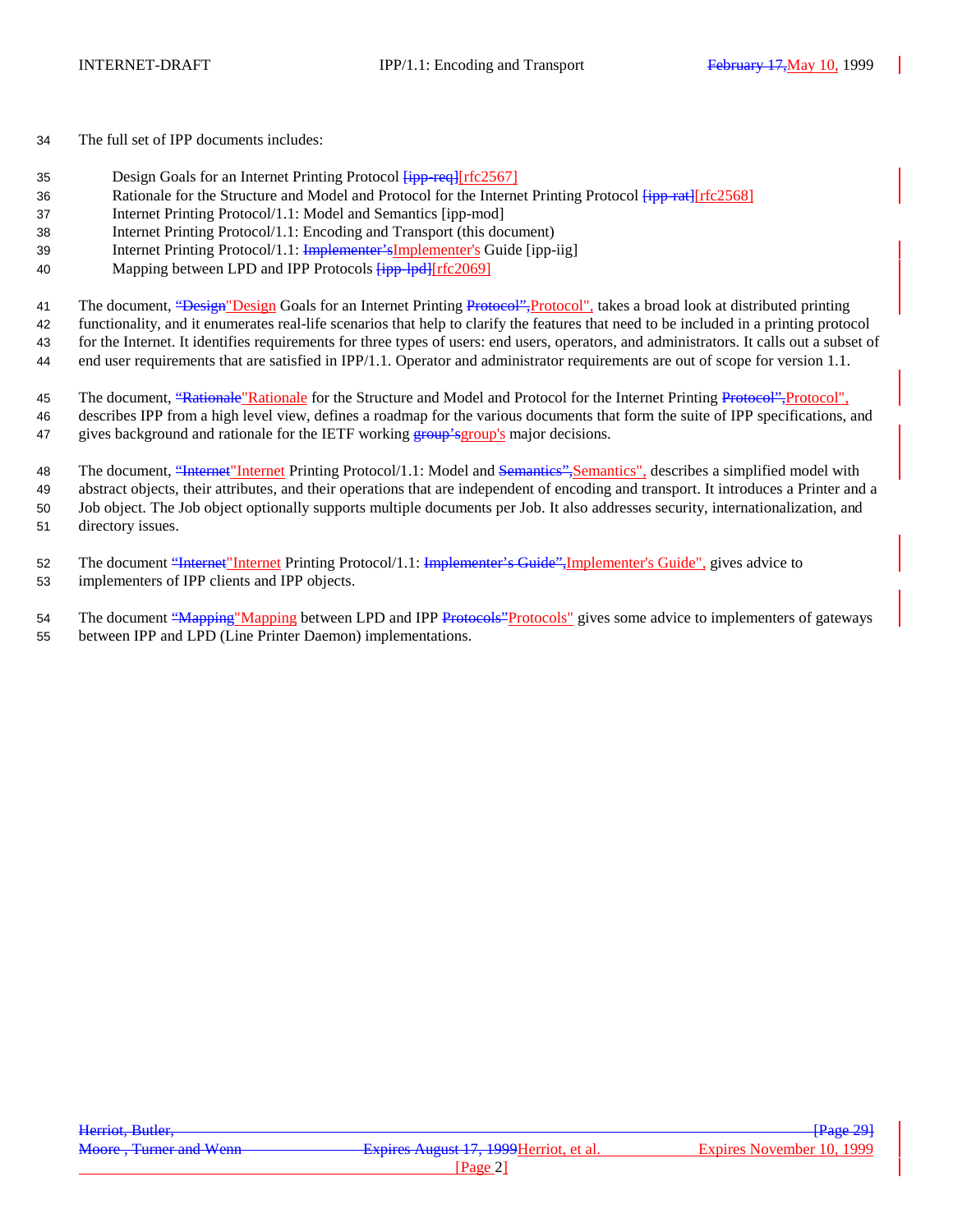56

#### Table of Contents

| 57 | $\mathbf{1}$ . |                |  |
|----|----------------|----------------|--|
| 58 | 2.             |                |  |
| 59 | $\mathcal{F}$  |                |  |
| 60 |                |                |  |
| 61 |                |                |  |
| 62 |                |                |  |
| 63 |                | 3.4            |  |
| 64 |                |                |  |
| 65 |                |                |  |
| 66 |                | $3.7$ Tags $8$ |  |
| 67 |                |                |  |
| 68 |                |                |  |
| 69 |                |                |  |
| 70 |                |                |  |
| 71 |                |                |  |
| 72 |                |                |  |
| 73 |                | 3.12 Data 14   |  |
| 74 | 4.             |                |  |
| 75 | 5.             |                |  |
| 76 | 6.             |                |  |
| 77 | 7.             |                |  |
| 78 |                |                |  |
| 79 |                |                |  |
| 80 | 8.             |                |  |
| 81 | 9.             |                |  |
| 82 | 10.            |                |  |
| 83 | 11.            |                |  |
| 84 |                |                |  |
| 85 |                |                |  |
| 86 |                |                |  |
| 87 |                |                |  |
| 88 |                |                |  |
| 89 |                |                |  |
| 90 |                |                |  |
| 91 |                |                |  |
| 92 | 12.            |                |  |
| 93 | 13.            |                |  |
| 94 |                |                |  |
|    |                |                |  |

#### 1. Introduction 95

This document contains the rules for encoding IPP operations and describes two layers: the transport layer and the operation 96 layer. 97

The transport layer consists of an HTTP/1.1 request or response. RFC 2068 [rfc2068] describes HTTP/1.1. This document 98 specifies the HTTP headers that an IPP implementation supports. 99

The operation layer consists of a message body in an HTTP request or response. The document "Internet Printing Protocol/1.1: 100

101 Model and Semantics" [ipp-mod] defines the semantics of such a message body and the supported values. This document

specifies the encoding of an IPP operation. The aforementioned document [ipp-mod] is henceforth referred to as the "IPP model 102 document" "IPP model document" 103

| <b>Page 29</b>                                    |
|---------------------------------------------------|
|                                                   |
| Expires November 10, 1999                         |
|                                                   |
|                                                   |
| Expires August 17, 1999 Herriot, et al.<br>Page 3 |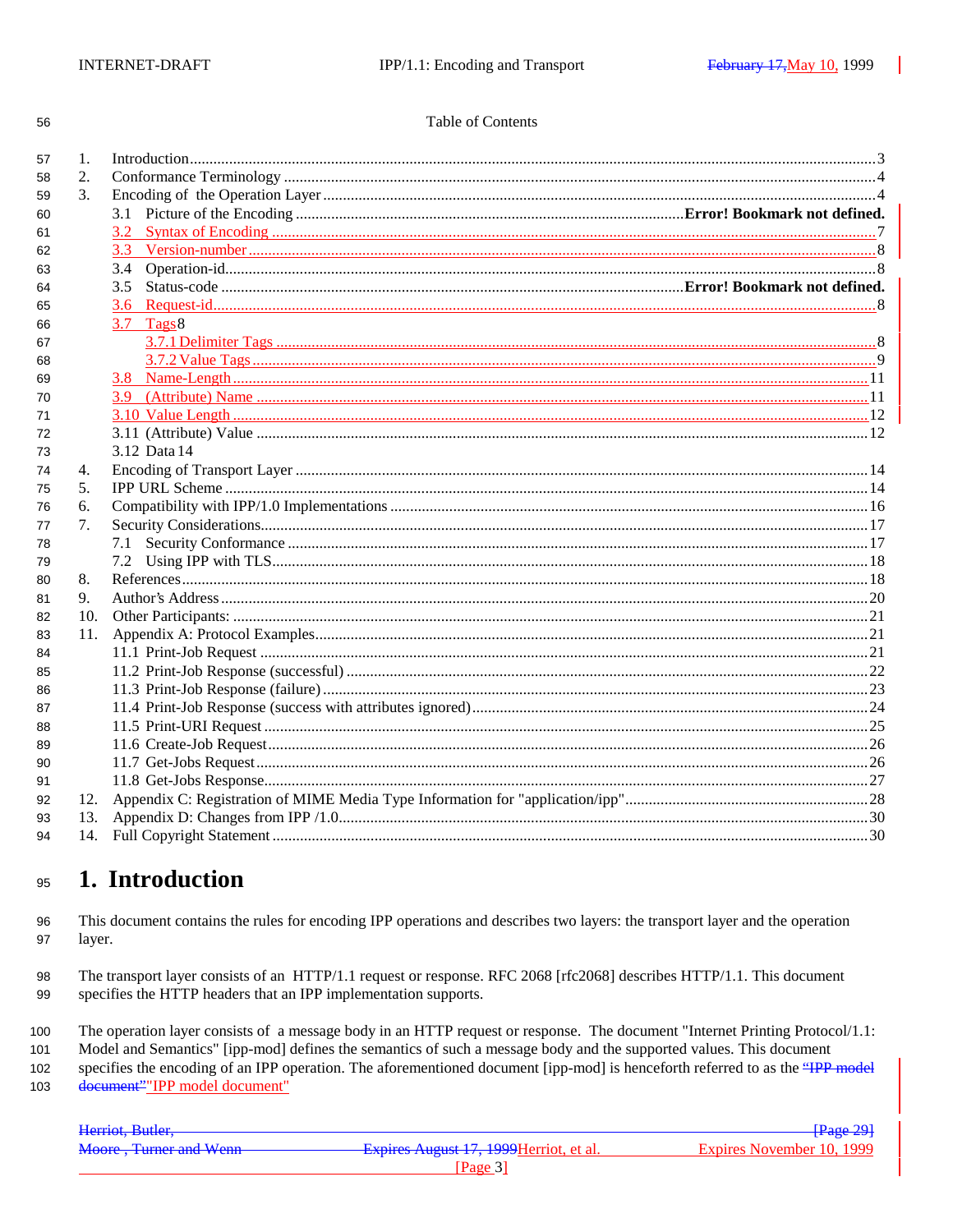# **2. Conformance Terminology**

 The key words "MUST", "MUST NOT", "REQUIRED", "SHOULD", "SHOULD NOT", "RECOMMENDED", "MAY", and "OPTIONAL" in this document are to be interpreted as described in RFC 2119 [rfc2119].

# **3. Encoding of the Operation Layer**

 The operation layer MUST contain a single operation request or operation response. Each request or response consists of a sequence of values and attribute groups. Attribute groups consist of a sequence of attributes each of which is a name and value. Names and values are ultimately sequences of octets

The encoding consists of octets as the most primitive type. There are several types built from octets, but three important types are

integers, character strings and octet strings, on which most other data types are built. Every character string in this encoding

 MUST be a sequence of characters where the characters are associated with some charset and some natural language. A character 114 string MUST be in "reading order" reading order" with the first character in the value (according to reading order) being the

first character in the encoding. A character string whose associated charset is US-ASCII whose associated natural language is US

English is henceforth called a US-ASCII-STRING. A character string whose associated charset and natural language are specified

in a request or response as described in the model document is henceforth called a LOCALIZED-STRING. An octet string

118 MUST be in "**IPP"IPP** model document order" order" with the first octet in the value (according to the IPP model document

119 order) being the first octet in the encoding Every integer in this encoding MUST be encoded as a signed integer using two's-

120 complement two's-complement binary encoding with big-endian format (also known as "network order" and "most" network

121 order" and "most significant byte first"). The number of octets for an integer MUST be 1, 2 or 4, depending on usage in the

 protocol. Such one-octet integers, henceforth called SIGNED-BYTE, are used for the version-number and tag fields. Such two-byte integers, henceforth called SIGNED-SHORT are used for the operation-id, status-code and length fields. Four byte integers,

henceforth called SIGNED-INTEGER, are used for values fields and the sequence number.

The following two sections present the operation layer in two ways

- informally through pictures and description
- 127 formally through Augmented Backus-Naur Form (ABNF), as specified by RFC 2234 [rfc2234]

## **3.1 Picture of the Encoding**

The encoding for an operation request or response consists of: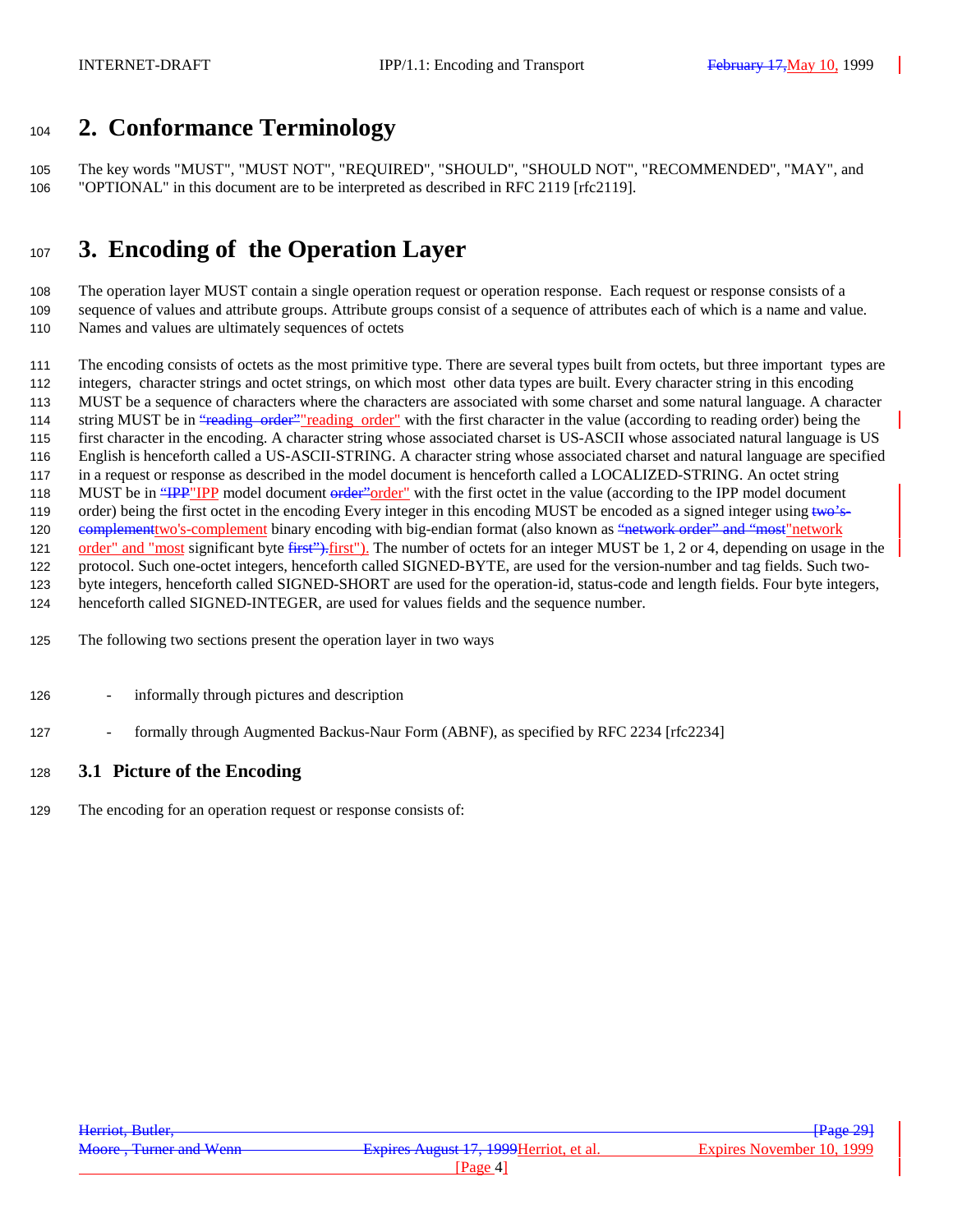| 130                      |                                                        |         |                    |
|--------------------------|--------------------------------------------------------|---------|--------------------|
| 131<br>132               | version-number                                         |         | 2 bytes - required |
| 133<br>134<br>135<br>136 | operation-id (request)<br>or<br>status-code (response) |         | 2 bytes - required |
| 137<br>138               | request-id                                             |         | 4 bytes - required |
| 139<br>140               | xxx-attributes-tag                                     | 1 byte  | $-0$ or more       |
| 141<br>142               | xxx-attribute-sequence                                 | n bytes |                    |
| 143<br>144               | end-of-attributes-tag                                  | 1 byte  | - required         |
| 145<br>146               | data                                                   |         | q bytes - optional |
|                          |                                                        |         |                    |

147 The xxx-attributes-tag and xxx-attribute-sequence represents four different values of "xxx", "xxx", namely, operation, job, printer and unsupported. The xxx-attributes-tag and an xxx-attribute-sequence represent attribute groups in the model document. The xxx-attributes-tag identifies the attribute group and the xxx-attribute-sequence contains the attributes.

 The expected sequence of xxx-attributes-tag and xxx-attribute-sequence is specified in the IPP model document for each operation request and operation response.

 A request or response SHOULD contain each xxx-attributes-tag defined for that request or response even if there are no attributes except for the unsupported-attributes-tag which SHOULD be present only if the unsupported-attribute-sequence is non-empty. A receiver of a request MUST be able to process as equivalent empty attribute groups:

- a) an xxx-attributes-tag with an empty xxx-attribute-sequence,
- b) an expected but missing xxx-attributes-tag.

 The data is omitted from some operations, but the end-of-attributes-tag is present even when the data is omitted. Note, the xxx-158 attributes-tags and end-of-attributes-tag are called <del>'delimiter-tags',</del> 'delimiter-tags'. Note: the xxx-attribute-sequence, shown above may consist of 0 bytes, according to the rule below.

An xxx-attributes-sequence consists of zero or more compound-attributes.

| 161 |                    |                     |
|-----|--------------------|---------------------|
| 162 | compound-attribute | s bytes - 0 or more |
| 163 |                    |                     |

A compound-attribute consists of an attribute with a single value followed by zero or more additional values.

165 Note: a <del>'compound-attribute''compound-attribute'</del> represents a single attribute in the model document. The <del>'additional</del> 166 value<sup>2</sup>'additional value' syntax is for attributes with 2 or more values.

Each attribute consists of: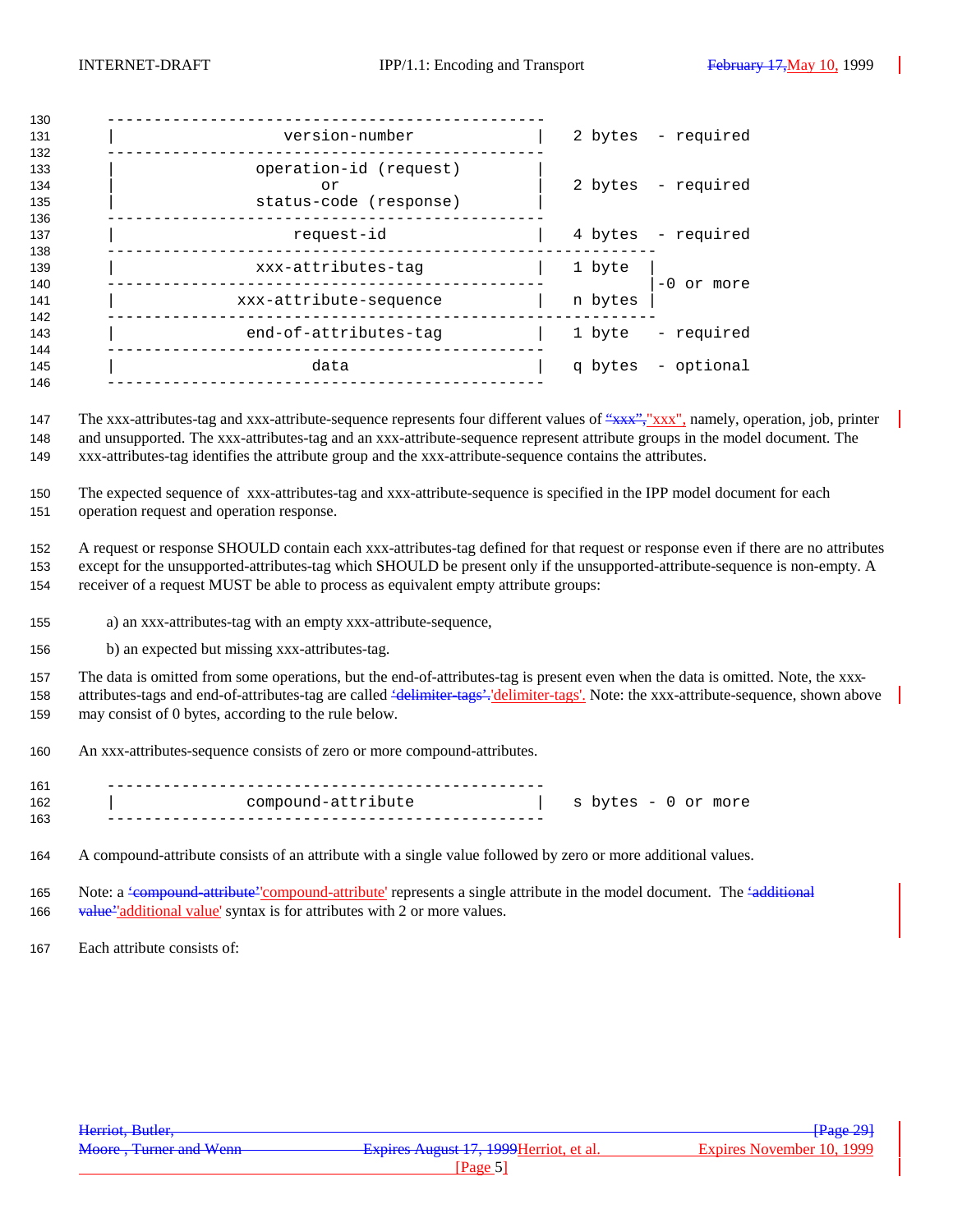| 168               |                                                                                                                                            |                       |
|-------------------|--------------------------------------------------------------------------------------------------------------------------------------------|-----------------------|
| 169               | value-tag                                                                                                                                  | 1 byte                |
| 170<br>171        | name-length (value is u)                                                                                                                   | 2 bytes               |
| 172<br>173        | name<br>____________                                                                                                                       | u bytes               |
| 174<br>175<br>176 | value-length (value is v)                                                                                                                  | 2 bytes               |
| 177<br>178        | value                                                                                                                                      | v bytes               |
| 179               | An additional value consists of:                                                                                                           |                       |
| 180<br>181        | -------------------<br>value-tag                                                                                                           | 1 byte                |
| 182               | . <u>.</u> .                                                                                                                               |                       |
| 183<br>184        | name-length (value is 0x0000)                                                                                                              | 2 bytes<br>-0 or more |
| 185<br>186        | value-length (value is w)                                                                                                                  | 2 bytes               |
| 187<br>188        | value                                                                                                                                      | w bytes               |
| 189               |                                                                                                                                            |                       |
| 190<br>191        | Note: an additional value is like an attribute whose name-length is 0.<br>From the standpoint of a parsing loop, the encoding consists of: |                       |
| 192               |                                                                                                                                            |                       |
| 193<br>194        | version-number                                                                                                                             | 2 bytes - required    |
| 195               | operation-id (request)                                                                                                                     |                       |
| 196<br>197        | or<br>status-code (response)                                                                                                               | 2 bytes - required    |
| 198<br>199        | request-id                                                                                                                                 | 4 bytes - required    |
| 200<br>201        | tag (delimiter-tag or value-tag)                                                                                                           | 1 byte                |
| 202<br>203        | empty or rest of attribute<br>___________________________________                                                                          | -0 or more<br>x bytes |
| 204<br>205        | end-of-attributes-tag                                                                                                                      | - required<br>2 bytes |
| 206<br>207        | data                                                                                                                                       | - optional<br>y bytes |
| 208<br>209        |                                                                                                                                            |                       |
| 210               | The value of the tag determines whether the bytes following the tag are:                                                                   |                       |
| 211               | attributes<br>$\qquad \qquad \blacksquare$                                                                                                 |                       |
| 212               | data                                                                                                                                       |                       |
| 213               | the remainder of a single attribute where the tag specifies the type of the value.<br>$\overline{\phantom{a}}$                             |                       |

| Herriot, Butler,        |                                         | $\frac{1}{2}$ Page 29     |
|-------------------------|-----------------------------------------|---------------------------|
| Moore, Turner and Wenn- | Expires August 17, 1999 Herriot, et al. | Expires November 10, 1999 |
|                         | Page 6                                  |                           |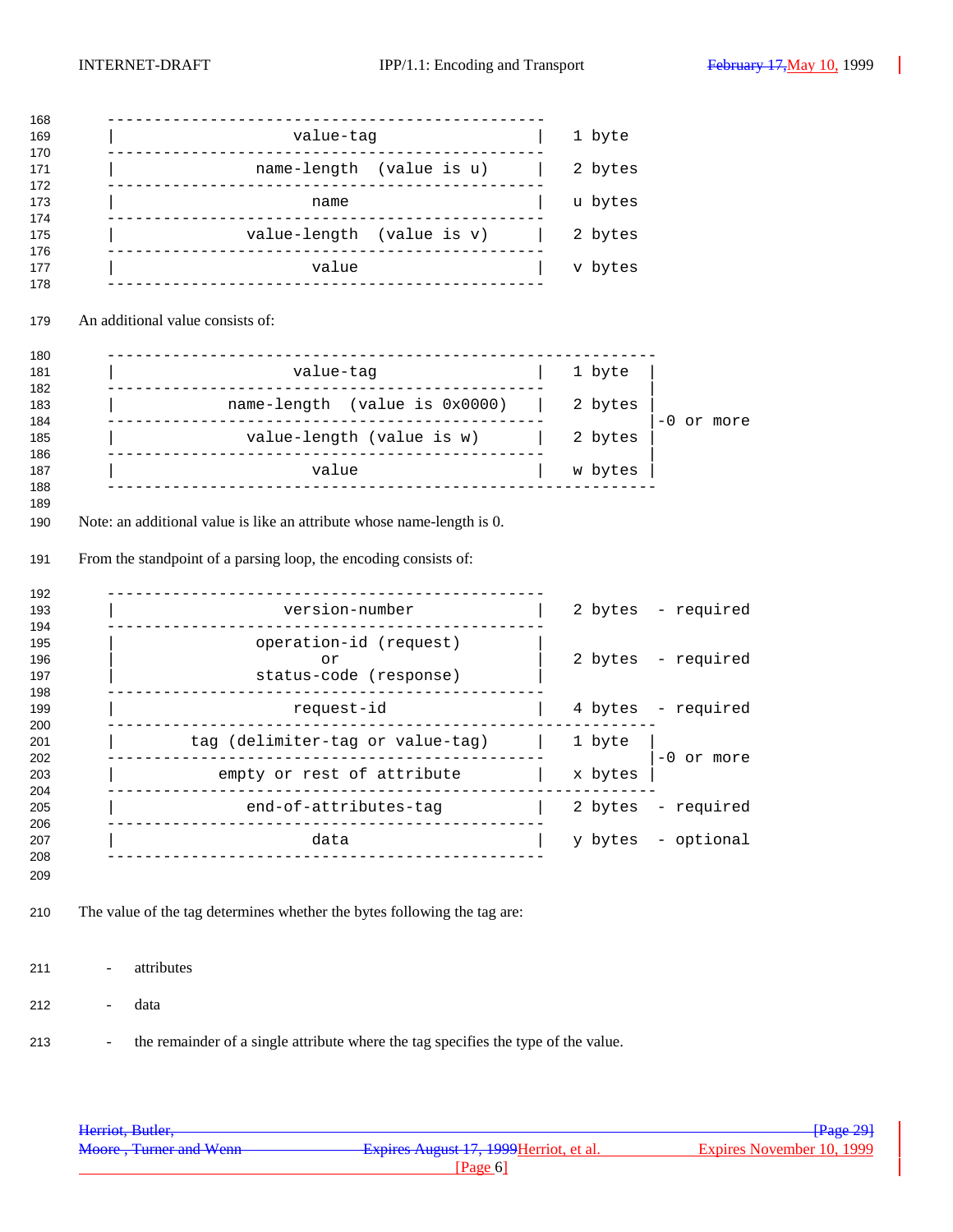## **3.2 Syntax of Encoding**

215 The syntax below is ABNF [rfc2234] except 'strings of literals' strings of literals' MUST be case sensitive. For example 'a''a' 216 means lower case  $\frac{4a^3a}{a}$  and not upper case  $\frac{4A^3a}{a}$ . In addition, SIGNED-BYTE and SIGNED-SHORT fields are represented as 217  $\frac{(0.65 \times 10^{8} \text{ K})}{20 \text{ K}}$  values which show their range of values.

| 218 | $ipp-message = ipp-request / ipp-response$                                               |                                                                                                                              |
|-----|------------------------------------------------------------------------------------------|------------------------------------------------------------------------------------------------------------------------------|
| 219 | $ipp-request = version-number operation-id request-id$                                   |                                                                                                                              |
| 220 | *(xxx-attributes-tag xxx-attribute-sequence) end-of-attributes-tag data                  |                                                                                                                              |
| 221 | ipp-response = version-number status-code request-id                                     |                                                                                                                              |
| 222 | *(xxx-attributes-tag xxx-attribute-sequence) end-of-attributes-tag data                  |                                                                                                                              |
| 223 | $xxx-attribute-sequence = *compound-attribute$                                           |                                                                                                                              |
| 224 |                                                                                          |                                                                                                                              |
| 225 | xxx-attributes-tag = operation-attributes-tag / job-attributes-tag /                     |                                                                                                                              |
| 226 | printer-attributes-tag / unsupported-attributes-tag                                      |                                                                                                                              |
| 227 |                                                                                          |                                                                                                                              |
| 228 | $version-number = major-version-number minor-version-number$                             |                                                                                                                              |
| 229 | major-version-number = $SIGNED-BYTE$ ; initially %d1                                     |                                                                                                                              |
| 230 | minor-version-number = $SIGNED-BYTE$ ; initially %d0                                     |                                                                                                                              |
| 231 |                                                                                          |                                                                                                                              |
| 232 | operation-id = SIGNED-SHORT ; mapping from model defined below                           |                                                                                                                              |
| 233 | status-code = SIGNED-SHORT ; mapping from model defined below                            |                                                                                                                              |
| 234 | request-id = SIGNED-INTEGER ; whose value is $> 0$                                       |                                                                                                                              |
| 235 |                                                                                          |                                                                                                                              |
| 236 | $compound-attribute = attribute * additional-values$                                     |                                                                                                                              |
| 237 |                                                                                          |                                                                                                                              |
| 238 | $attribute = value-tag name-length name value-length value$                              |                                                                                                                              |
| 239 | $additional-values = value-tag zero-name-length value-length value$                      |                                                                                                                              |
| 240 |                                                                                          |                                                                                                                              |
| 241 | name-length = $SIGNED-SHORT$ ; number of octets of $\frac{4}{1}$ ame <sup>-1</sup> name  |                                                                                                                              |
| 242 |                                                                                          |                                                                                                                              |
| 243 | value-length = SIGNED-SHORT ; number of octets of $\frac{4 \text{ value}}{\text{value}}$ |                                                                                                                              |
| 244 | $value = OCTET-STRING$                                                                   |                                                                                                                              |
| 245 |                                                                                          |                                                                                                                              |
| 246 | $data = OCTET-STRING$                                                                    |                                                                                                                              |
| 247 |                                                                                          |                                                                                                                              |
| 248 | zero-name-length = $%x00.00$                                                             | ; name-length of 0                                                                                                           |
| 249 | operation-attributes-tag = $%x01$                                                        | ; tag of 1                                                                                                                   |
| 250 | job-attributes-tag<br>$=$ % x 02                                                         | ; tag of $2$                                                                                                                 |
| 251 | printer-attributes-tag = $%x04$                                                          | ; tag of $4$                                                                                                                 |
| 252 | unsupported- attributes-tag = $%x05$<br>; tag of $5$                                     |                                                                                                                              |
| 253 | end-of-attributes-tag = $%x03$                                                           | ; tag of $3$                                                                                                                 |
| 254 | value-tag = $%x10$ -FF                                                                   |                                                                                                                              |
| 255 |                                                                                          |                                                                                                                              |
| 256 | $SIGNED-BYTE = BYTE$                                                                     |                                                                                                                              |
| 257 | $SIGNED-SHORT = 2BYTE$                                                                   |                                                                                                                              |
| 258 | $SIGNED-INTER = 4BYTE$                                                                   |                                                                                                                              |
| 259 | $\text{Diff} = \% \times 30-39$ ; "0" to "9"                                             |                                                                                                                              |
| 260 | LALPHA = $\%x61-7A$ ; "a" to "z"                                                         |                                                                                                                              |
| 261 | $BYTE = %x00-FF$                                                                         |                                                                                                                              |
| 262 | $OCTET-STRING = *BYTE$                                                                   |                                                                                                                              |
| 263 |                                                                                          |                                                                                                                              |
| 264 |                                                                                          | The syntax allows an xxx-attributes-tag to be present when the xxx-attribute-sequence that follows is empty. The syntax is   |
| 265 |                                                                                          | defined this way to allow for the response of Get-Jobs where no attributes are returned for some job-objects. Although it is |
|     | Herriot Butler                                                                           | $P9$ $Q9$                                                                                                                    |

| Herriot, Butler,       |                                         | $\frac{12}{2}$            |
|------------------------|-----------------------------------------|---------------------------|
| Moore, Turner and Wenn | Expires August 17, 1999 Herriot, et al. | Expires November 10, 1999 |
|                        | Page                                    |                           |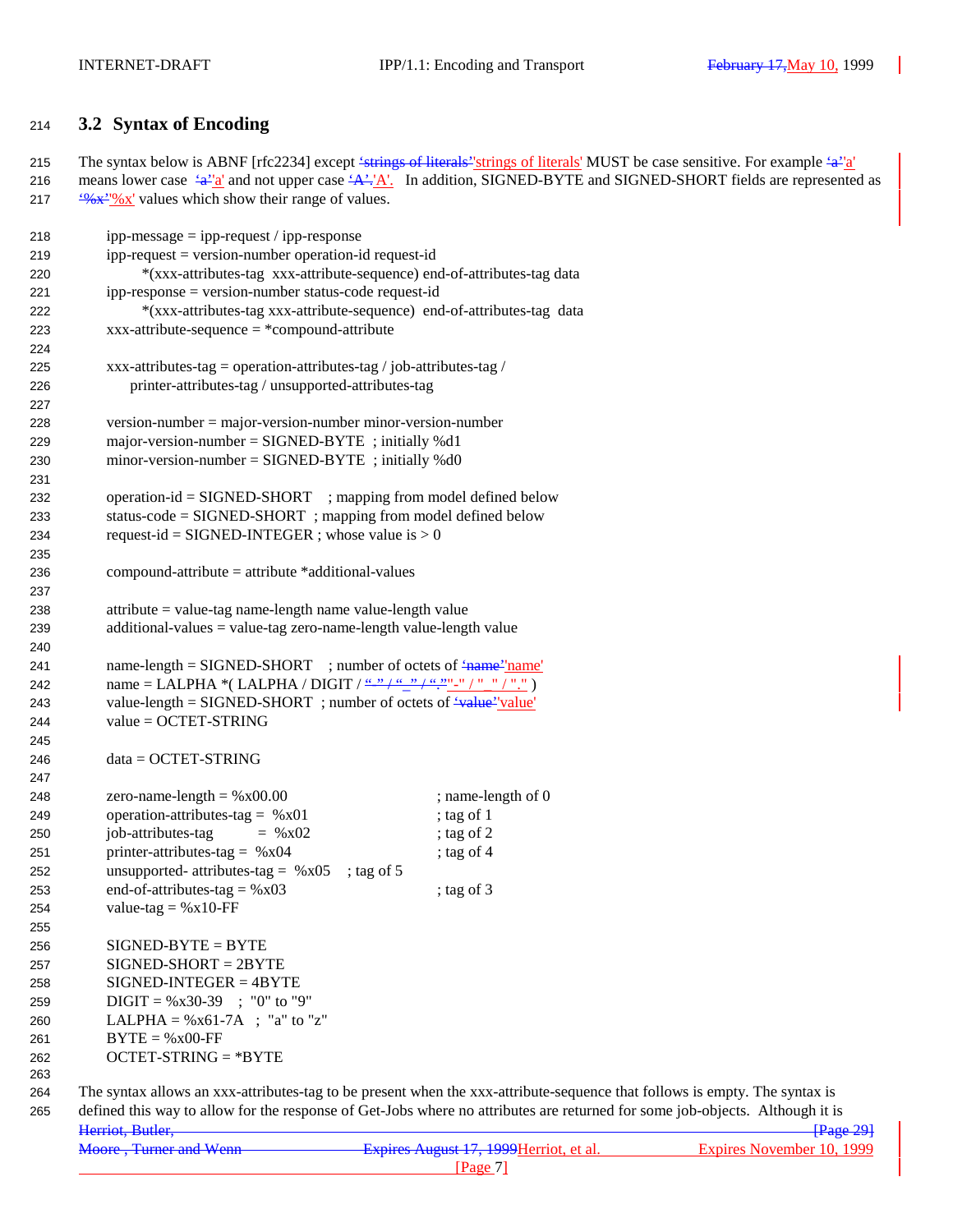RECOMMENDED that the sender not send an xxx-attributes-tag if there are no attributes (except in the Get-Jobs response just mentioned), the receiver MUST be able to decode such syntax.

#### **3.3 Version-number**

- The version-number MUST consist of a major and minor version-number, each of which MUST be represented by a SIGNED-
- 270 BYTE. The protocol described in this document MUST have a major version-number of  $1 (0x01)$  and a minor version-number of 271 1 (0x01). The ABNF for these two bytes MUST be  $%x01.01$ .
- 

## **3.4 Operation-id**

- Operation-ids are defined as enums in the model document. An operation-ids enum value MUST be encoded as a SIGNED-SHORT.
- Note: the values 0x4000 to 0xFFFF are reserved for private extensions.

## **3.5 Status-code**

- Status-codes are defined as enums in the model document. A status-code enum value MUST be encoded as a SIGNED-SHORT.
- The status-code is an operation attribute in the model document. In the protocol, the status-code is in a special position, outside of the operation attributes.
- If an IPP status-code is returned, then the HTTP Status-Code MUST be 200 (successful-ok). With any other HTTP Status-Code value, the HTTP response MUST NOT contain an IPP message-body, and thus no IPP status-code is returned.

### **3.6 Request-id**

- The request-id allows a client to match a response with a request. This mechanism is unnecessary in HTTP, but may be useful when application/ipp entity bodies are used in another context.
- The request-id in a response MUST be the value of the request-id received in the corresponding request. A client can set the request-id in each request to a unique value or a constant value, such as 1, depending on what the client does with the request-id returned in the response. The value of the request-id MUST be greater than zero.

### **3.7 Tags**

- There are two kinds of tags:
- delimiter tags: delimit major sections of the protocol, namely attributes and data
- value tags: specify the type of each attribute value
- 3.7.1 Delimiter Tags
- The following table specifies the values for the delimiter tags:

| Herriot, Butler,       |                                         | Page 291                  |
|------------------------|-----------------------------------------|---------------------------|
| Moore, Turner and Wenn | Expires August 17, 1999 Herriot, et al. | Expires November 10, 1999 |
|                        | Page 8                                  |                           |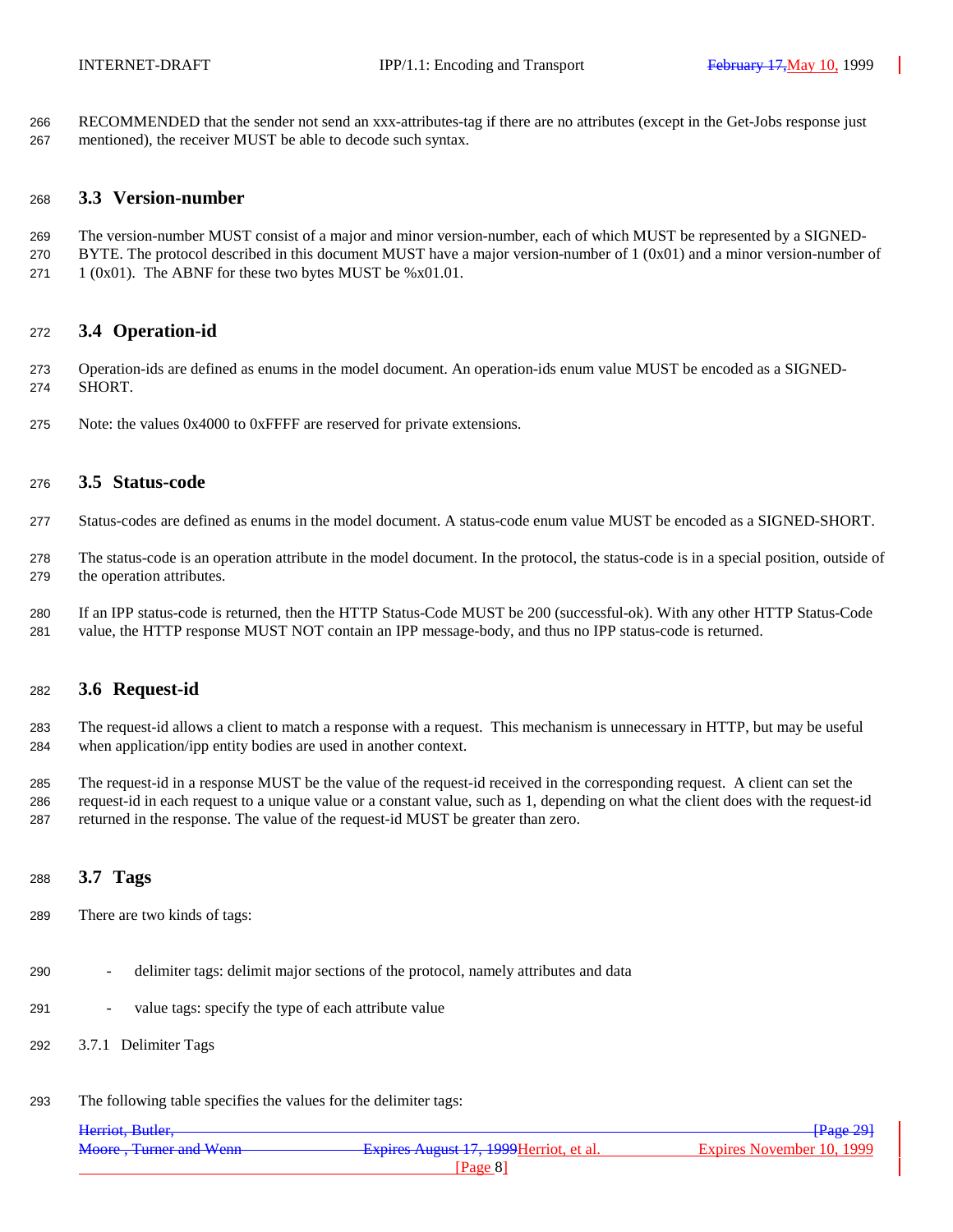| Tag Value (Hex) | <b>Delimiter</b>                                   |
|-----------------|----------------------------------------------------|
| 0x00            | reserved                                           |
| 0x01            | operation-attributes-tag                           |
| 0x02            | job-attributes-tag                                 |
| 0x03            | end-of-attributes-tag                              |
| 0x04            | printer-attributes-tag                             |
| 0x05            | unsupported-attributes-tag                         |
| $0x06-0x0e$     | reserved for future delimiters                     |
| 0x0F            | reserved for future chunking-end-of-attributes-tag |

294 When an xxx-attributes-tag occurs in the protocol, it MUST mean that zero or more following attributes up to the next delimiter 295 tag are attributes belonging to group xxx as defined in the model document, where xxx is operation, job, printer, unsupported.

 Doing substitution for xxx in the above paragraph, this means the following. When an operation-attributes-tag occurs in the protocol, it MUST mean that the zero or more following attributes up to the next delimiter tag are operation attributes as defined in the model document. When an job-attributes-tag occurs in the protocol, it MUST mean that the zero or more following attributes up to the next delimiter tag are job attributes or job template attributes as defined in the model document. When a printer-attributes-tag occurs in the protocol, it MUST mean that the zero or more following attributes up to the next delimiter tag are printer attributes as defined in the model document. When an unsupported-attributes-tag occurs in the protocol, it MUST mean that the zero or more following attributes up to the next delimiter tag are unsupported attributes as defined in the model document.

304 The operation-attributes-tag and end-of-attributes-tag MUST each occur exactly once in an operation. The operation-attributes-305 tag MUST be the first tag delimiter, and the end-of-attributes-tag MUST be the last tag delimiter. If the operation has a 306 document-content group, the document data in that group MUST follow the end-of-attributes-tag.

307 Each of the other three xxx-attributes-tags defined above is OPTIONAL in an operation and each MUST occur at most once in 308 an operation, except for job-attributes-tag in a Get-Jobs response which may occur zero or more times.

309 The order and presence of delimiter tags for each operation request and each operation response MUST be that defined in the 310 model document. For further details, see section 3.9 ""(Attribute) Name" and section 11 ""Appendix A: Protocol Examples".".

311 A Printer MUST treat the reserved delimiter tags differently from reserved value tags so that the Printer knows that there is an 312 entire attribute group that it doesn't understand as opposed to a single value that it doesn't understand.

313 3.7.2 Value Tags

314 The remaining tables show values for the value-tag, which is the first octet of an attribute. The value-tag specifies the type of the 315 value of the attribute. The following table specifies the "out-of-band" out-of-band" values for the value-tag.

| Tag Value (Hex)          | <b>Meaning</b>                            |  |
|--------------------------|-------------------------------------------|--|
| 0x10                     | unsupported                               |  |
| $\theta$ x <sup>11</sup> | reserved for future 'default'             |  |
| 0x11                     | reserved for future 'default'             |  |
| 0x12                     | unknown                                   |  |
| 0x13                     | no-value                                  |  |
| $0x14-0x1F$              | reserved for future "out-of-band" values. |  |
| $0x14-0x1F$              | reserved for future "out-of-band" values. |  |

316 The "unsupported" unsupported" value MUST be used in the attribute-sequence of an error response for those attributes which 317 the printer does not support. The "<del>default" "default</del>" value is reserved for future use of setting value back to their default value.

| Herriot, Butler,              |                                         | <del>[Page 29]</del>      |
|-------------------------------|-----------------------------------------|---------------------------|
| <b>Moore, Turner and Wenn</b> | Expires August 17, 1999 Herriot, et al. | Expires November 10, 1999 |
|                               | Page                                    |                           |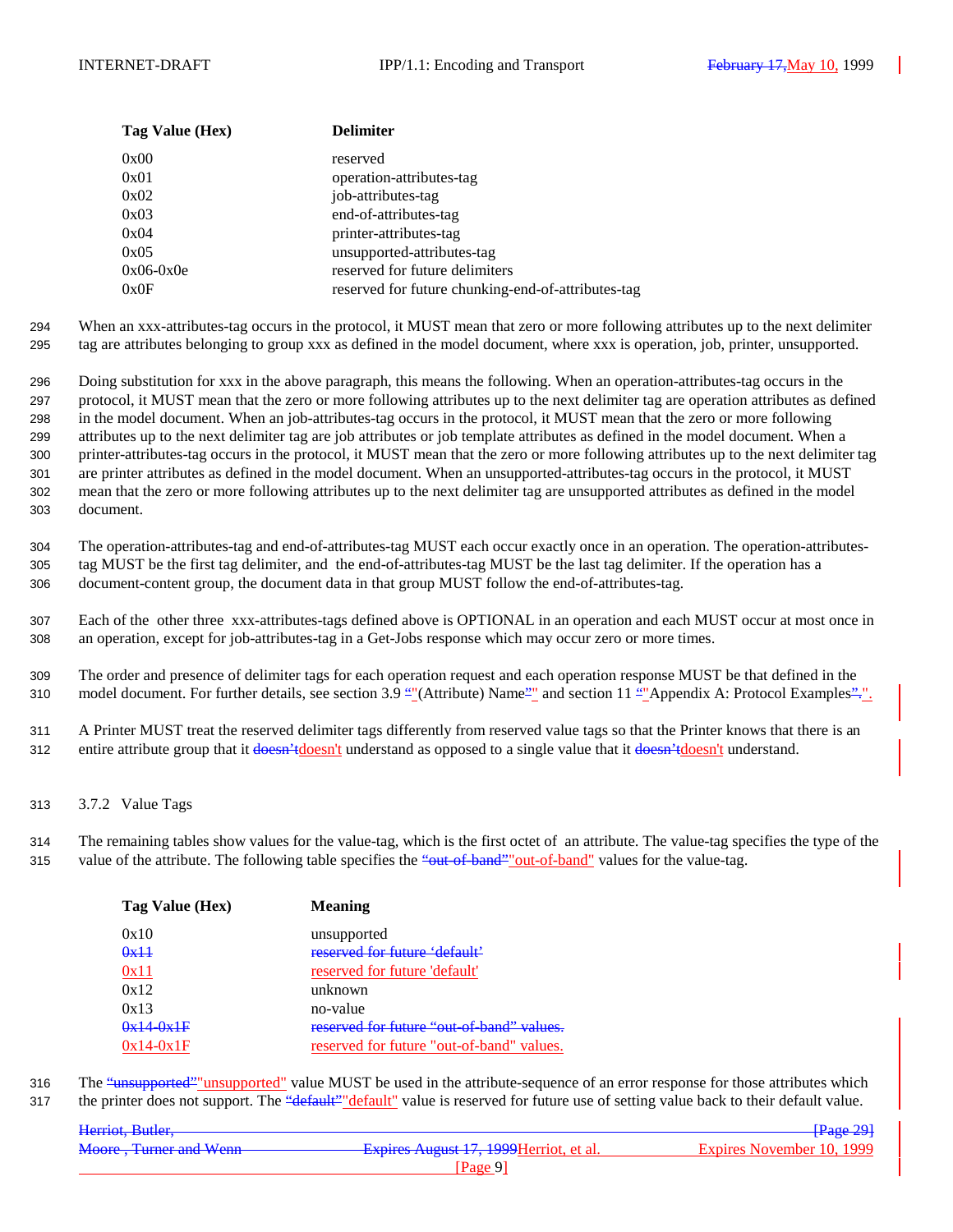- 318 The "unknown" unknown" value is used for the value of a supported attribute when its value is temporarily unknown. The "no-
- 319 value" no-value" value is used for a supported attribute to which no value has been assigned, e.g. "job-k-octets-supported" job-320 k-octets-supported" has no value if an implementation supports this attribute, but an administrator has not configured the printer
- 321 to have a limit.
- 322 The following table specifies the integer values for the value-tag:

| Tag Value (Hex) | <b>Meaning</b>                    |
|-----------------|-----------------------------------|
| 0x20            | reserved                          |
| 0x21            | integer                           |
| 0x22            | boolean                           |
| 0x23            | enum                              |
| $0x24-0x2F$     | reserved for future integer types |

- 323 NOTE:  $0x20$  is reserved for "generic integer" generic integer" if it should ever be needed.
- 324 The following table specifies the octetString values for the value-tag:

| Tag Value (Hex) | <b>Meaning</b>                          |  |
|-----------------|-----------------------------------------|--|
| 0x30            | octetString with an unspecified format  |  |
| 0x31            | dateTime                                |  |
| 0x32            | resolution                              |  |
| 0x33            | rangeOfInteger                          |  |
| 0x34            | reserved for collection (in the future) |  |
| 0x35            | textWithLanguage                        |  |
| 0x36            | nameWithLanguage                        |  |
| $0x37-0x3F$     | reserved for future octetString types   |  |
|                 |                                         |  |

325 The following table specifies the character-string values for the value-tag:

| Tag Value (Hex) | <b>Meaning</b>                             |
|-----------------|--------------------------------------------|
| 0x40            | reserved                                   |
| 0x41            | textWithoutLanguage                        |
| 0x42            | nameWithoutLanguage                        |
| 0x43            | reserved                                   |
| 0x44            | keyword                                    |
| 0x45            | uri                                        |
| 0x46            | uriScheme                                  |
| 0x47            | charset                                    |
| 0x48            | naturalLanguage                            |
| 0x49            | mimeMediaType                              |
| $0x4A-0x5F$     | reserved for future character string types |

- 326 NOTE: 0x40 is reserved for "generic character-string" generic character-string" if it should ever be needed.
- 327 NOTE: an attribute value always has a type, which is explicitly specified by its tag; one such tag value is
- 328 "nameWithoutLanguage". An attribute's name has an implicit type, which is keyword.
- 329 The values 0x60-0xFF are reserved for future types. There are no values allocated for private extensions. A new type MUST be 330 registered via the type 2 registration process [ipp-mod].

| Herriot, Butler,       |                                                | $\sqrt{\text{Page }29}$   |
|------------------------|------------------------------------------------|---------------------------|
| Moore, Turner and Wenn | <b>Expires August 17, 1999 Herriot, et al.</b> | Expires November 10, 1999 |
|                        | Page $10$                                      |                           |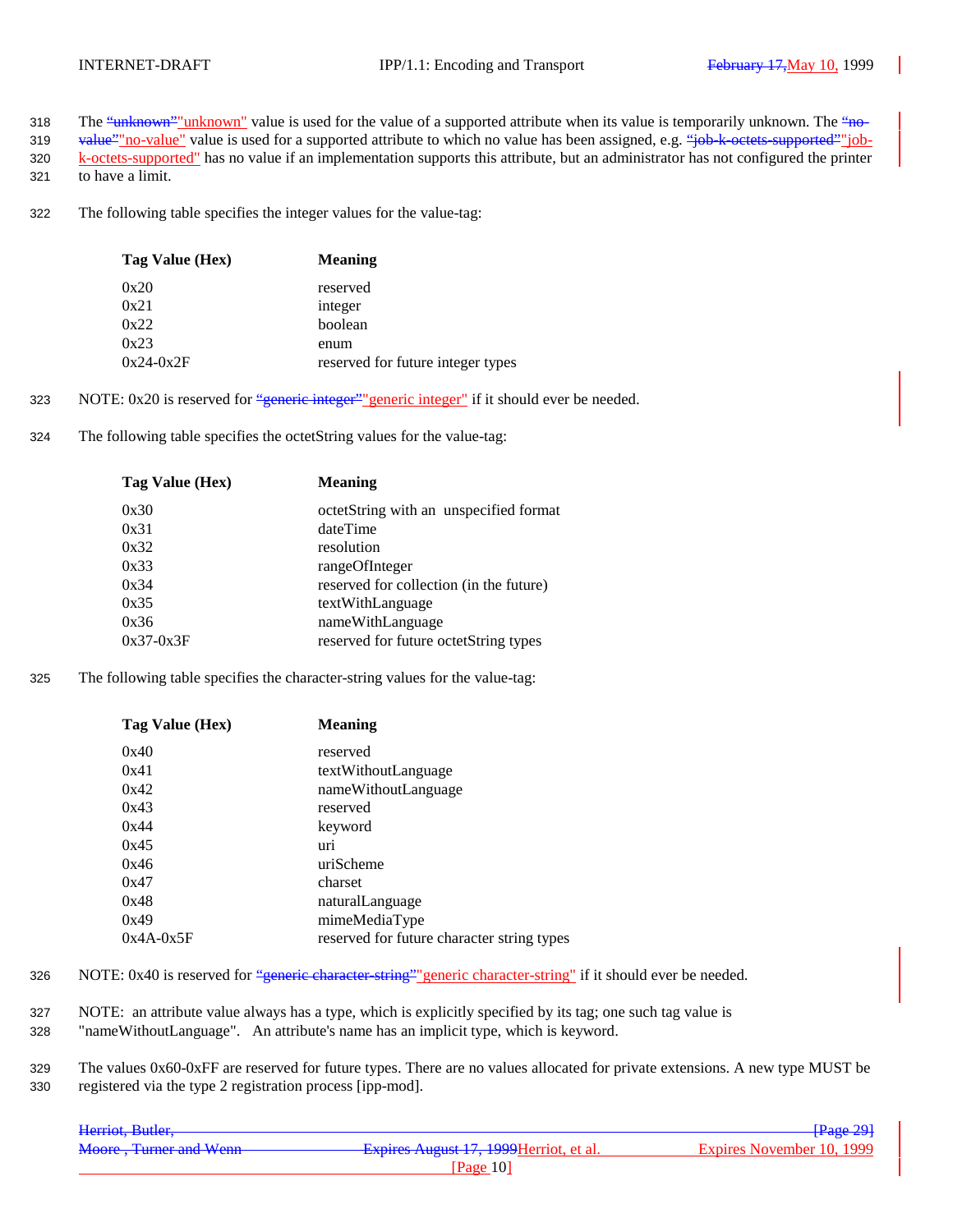The tag 0x7F is reserved for extending types beyond the 255 values available with a single byte. A tag value of 0x7F MUST signify that the first 4 bytes of the value field are interpreted as the tag value. Note, this future extension doesn't affect parsers that are unaware of this special tag. The tag is like any other unknown tag, and the value length specifies the length of a value which contains a value that the parser treats atomically. All these 4 byte tag values are currently unallocated except that the values 0x40000000-0x7FFFFFFF are reserved for experimental use.

### **3.8 Name-Length**

 The name-length field MUST consist of a SIGNED-SHORT. This field MUST specify the number of octets in the name field which follows the name-length field, excluding the two bytes of the name-length field.

 If a name-length field has a value of zero, the following name field MUST be empty, and the following value MUST be treated as an additional value for the preceding attribute. Within an attribute-sequence, if two attributes have the same name, the first occurrence MUST be ignored. The zero-length name is the only mechanism for multi-valued attributes.

### **3.9 (Attribute) Name**

 Some operation elements are called parameters in the model document [ipp-mod]. They MUST be encoded in a special position and they MUST NOT appear as an operation attributes. These parameters are:

| 345 | $\Box$ "version-number": "version-number": The parameter named "version-number" version-number" in the IPP model |
|-----|------------------------------------------------------------------------------------------------------------------|
| 346 | document MUST become the "version-number" version-number" field in the operation layer request or response.      |

- "operation-id":"operation-id": The parameter named "operation-id""operation-id" in the IPP model document MUST 348 become the "operation-id" operation-id" field in the operation layer request.
- "status-code":"status-code": The parameter named "status-code""status-code" in the IPP model document MUST 350 become the "status-code" status-code" field in the operation layer response.
- 351  $\frac{\Box_{\text{--}}}{\Box_{\text{--}}}\text{``request-id''':}$  request-id": The parameter named "request-id" request-id" in the IPP model document MUST become 352 the "request-id" request-id" field in the operation layer request or response.

 All Printer and Job objects are identified by a Uniform Resource Identifier (URI) [rfc2396] so that they can be persistently and unambiguously referenced. The notion of a URI is a useful concept, however, until the notion of URI is more stable (i.e., defined more completely and deployed more widely), it is expected that the URIs used for IPP objects will actually be URLs [rfc1738] [rfc1808]. Since every URL is a specialized form of a URI, even though the more generic term URI is used throughout the rest of this document, its usage is intended to cover the more specific notion of URL as well.

 Some operation elements are encoded twice, once as the request-URI on the HTTP Request-Line and a second time as a REQUIRED operation attribute in the application/ipp entity. These attributes are the target URI for the operation and are called printer-uri and job-uri. Note: The target URI is included twice in an operation referencing the same IPP object, but the two URIs NEED NOT be literally identical. One can be a relative URI and the other can be an absolute URI. HTTP/1.1 allows clients to generate and send a relative URI rather than an absolute URI. A relative URI identifies a resource with the scope of the HTTP server, but does not include scheme, host or port. The following statements characterize how URLs should be used in the mapping of IPP onto HTTP/1.1:

 1. Although potentially redundant, a client MUST supply the target of the operation both as an operation attribute and as a URI at the HTTP layer. The rationale for this decision is to maintain a consistent set of rules for mapping application/ipp to possibly many communication layers, even where URLs are not used as the addressing mechanism in the transport layer.

|         | Page 291                                |
|---------|-----------------------------------------|
|         |                                         |
|         | Expires November 10, 1999               |
|         |                                         |
| Page 11 |                                         |
|         | Expires August 17, 1999 Herriot, et al. |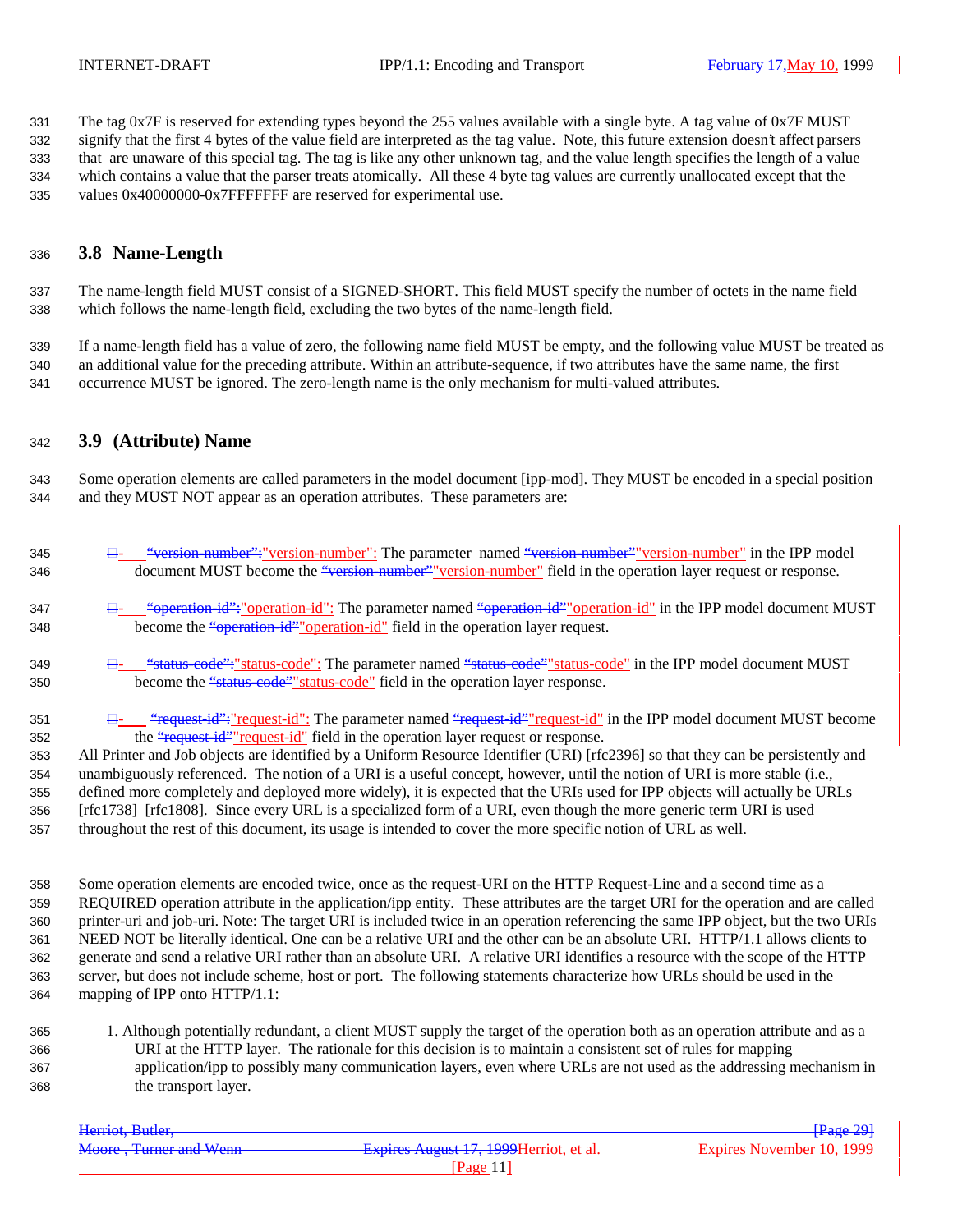- 2. Even though these two URLs might not be literally identical (one being relative and the other being absolute), they MUST both reference the same IPP object.
- 3. The URI in the HTTP layer is either relative or absolute and is used by the HTTP server to route the HTTP request to the correct resource relative to that HTTP server. The HTTP server need not be aware of the URI within the operation request.
- 4. Once the HTTP server resource begins to process the HTTP request, it might get the reference to the appropriate IPP Printer object from either the HTTP URI (using to the context of the HTTP server for relative URLs) or from the URI within the operation request; the choice is up to the implementation.
- 5. HTTP URIs can be relative or absolute, but the target URI in the operation MUST be an absolute URI.

The model document arranges the remaining attributes into groups for each operation request and response. Each such group

 MUST be represented in the protocol by an xxx-attribute-sequence preceded by the appropriate xxx-attributes-tag (See the table 380 below and section 11 ""Appendix A: Protocol Examples">,"). In addition, the order of these xxx-attributes-tags and xxx-attribute- sequences in the protocol MUST be the same as in the model document, but the order of attributes within each xxx-attribute-sequence MUST be unspecified. The table below maps the model document group name to xxx-attributes-sequence:

| <b>Model Document Group</b>                   | xxx-attributes-sequence                  |  |
|-----------------------------------------------|------------------------------------------|--|
| <b>Operation Attributes</b>                   | operations-attributes-sequence           |  |
| <b>Job Template Attributes</b>                | job-attributes-sequence                  |  |
| <b>Job Object Attributes</b>                  | job-attributes-sequence                  |  |
| <b>Unsupported Attributes</b>                 | unsupported- attributes-sequence         |  |
| Requested Attributes (Get-Job-Attributes)     | job-attributes-sequence                  |  |
| Requested Attributes (Get-Printer-Attributes) | printer-attributes-sequence              |  |
| Document Content                              | in a special position as described above |  |
|                                               |                                          |  |

If an operation contains attributes from more than one job object (e.g. Get-Jobs response), the attributes from each job object

- MUST be in a separate job-attribute-sequence, such that the attributes from the ith job object are in the ith job-attribute-sequence.
- See Section 11 ""Appendix A: Protocol Examples"" for table showing the application of the rules above.

## **3.10 Value Length**

 Each attribute value MUST be preceded by a SIGNED-SHORT, which MUST specify the number of octets in the value which follows this length, exclusive of the two bytes specifying the length.

- For any of the types represented by binary signed integers, the sender MUST encode the value in exactly four octets.
- For any of the types represented by character-strings, the sender MUST encode the value with all the characters of the string and without any padding characters.

392 If a value-tag contains an "out-of-band" out-of-band" value, such as "unsupported", "unsupported", the value-length MUST be 0 393 and the value empty — the value has no meaning when the value-tag has an<del>"out-of-band" value. If a client receives a response</del> 394 with a nonzero value-length in this case, it MUST ignore the value field. If a printer receives a request with a nonzero value length in this case, it MUST reject the request."out-of-band" value.

## **3.11 (Attribute) Value**

 The syntax types and most of the details of their representation are defined in the IPP model document. The table below augments the information in the model document, and defines the syntax types from the model document in terms of the 5 basic types 399 defined in section 3 ""Encoding of the Operation Layer":". The 5 types are US-ASCII-STRING, LOCALIZED-STRING,

SIGNED-INTEGER, SIGNED-SHORT, SIGNED-BYTE, and OCTET-STRING.

| Herriot, Butler,       |                                         | Page 29                   |
|------------------------|-----------------------------------------|---------------------------|
| Moore, Turner and Wenn | Expires August 17, 1999 Herriot, et al. | Expires November 10, 1999 |
|                        | Page $121$                              |                           |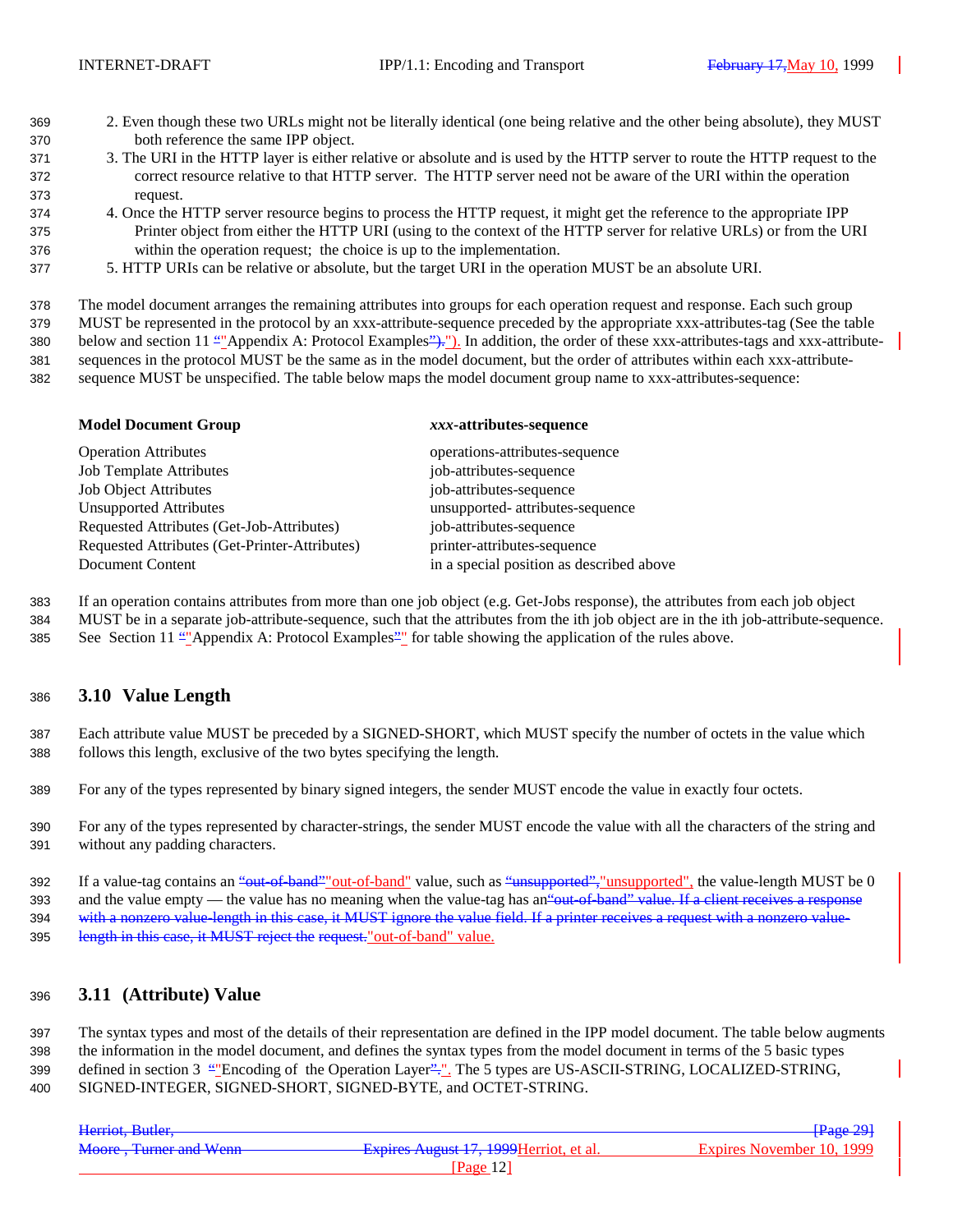| <b>Syntax of Attribute Value</b>                                           | <b>Encoding</b>                                                                                                                                                                                                                                                                                      |  |
|----------------------------------------------------------------------------|------------------------------------------------------------------------------------------------------------------------------------------------------------------------------------------------------------------------------------------------------------------------------------------------------|--|
| textWithoutLanguage,<br>nameWithoutLanguage                                | LOCALIZED-STRING.                                                                                                                                                                                                                                                                                    |  |
| textWithLanguage                                                           | OCTET_STRING consisting of 4 fields:<br>a SIGNED-SHORT which is the number of octets in the following field<br>a)<br>a value of type natural-language,<br>b)<br>a SIGNED-SHORT which is the number of octets in the following field,<br>c)<br>a value of type textWithoutLanguage.<br>d)             |  |
|                                                                            | The length of a text With Language value MUST be $4 +$ the value of field $a +$ the value<br>of field c.                                                                                                                                                                                             |  |
| nameWithLanguage                                                           | OCTET_STRING consisting of 4 fields:<br>a SIGNED-SHORT which is the number of octets in the following field<br>a)<br>a value of type natural-language,<br>b)<br>a SIGNED-SHORT which is the number of octets in the following field<br>c)<br>a value of type nameWithoutLanguage.<br>d)              |  |
|                                                                            | The length of a nameWithLanguage value MUST be $4 +$ the value of field $a +$ the<br>value of field c.                                                                                                                                                                                               |  |
| charset, naturalLanguage,<br>mimeMediaType, keyword, uri, and<br>uriScheme | US-ASCII-STRING.                                                                                                                                                                                                                                                                                     |  |
| boolean                                                                    | SIGNED-BYTE where 0x00 is 'false' and 0x01 is 'true'.                                                                                                                                                                                                                                                |  |
| boolean                                                                    | SIGNED-BYTE where 0x00 is 'false' and 0x01 is 'true'.                                                                                                                                                                                                                                                |  |
| integer and enum                                                           | a SIGNED-INTEGER.                                                                                                                                                                                                                                                                                    |  |
| dateTime                                                                   | OCTET-STRING consisting of eleven octets whose contents are defined by<br>"DateAndTime" in RFC 1903 [rfc1903].                                                                                                                                                                                       |  |
| dateTime                                                                   | <b>OCTET-STRING</b> consisting of eleven octets whose contents are defined by<br>"DateAndTime" in RFC 1903 [rfc1903].                                                                                                                                                                                |  |
| resolution                                                                 | OCTET_STRING consisting of nine octets of 2 SIGNED-INTEGERs followed by a<br>SIGNED-BYTE. The first SIGNED-INTEGER contains the value of cross feed<br>direction resolution. The second SIGNED-INTEGER contains the value of feed<br>direction resolution. The SIGNED-BYTE contains the units value. |  |
| rangeOfInteger                                                             | Eight octets consisting of 2 SIGNED-INTEGERs. The first SIGNED-INTEGER<br>contains the lower bound and the second SIGNED-INTEGER contains the upper<br>bound.                                                                                                                                        |  |
| 1setOf $X$                                                                 | Encoding according to the rules for an attribute with more than 1 value. Each value X<br>is encoded according to the rules for encoding its type.                                                                                                                                                    |  |
| octetString                                                                | <b>OCTET-STRING</b>                                                                                                                                                                                                                                                                                  |  |
| Herriot, Butler,                                                           | <del>  Page 29</del>                                                                                                                                                                                                                                                                                 |  |
|                                                                            | Moore, Turner and Wenn Expires August 17, 1999 Herriot, et al.<br>Expires November 10, 1999<br>[Page 13]                                                                                                                                                                                             |  |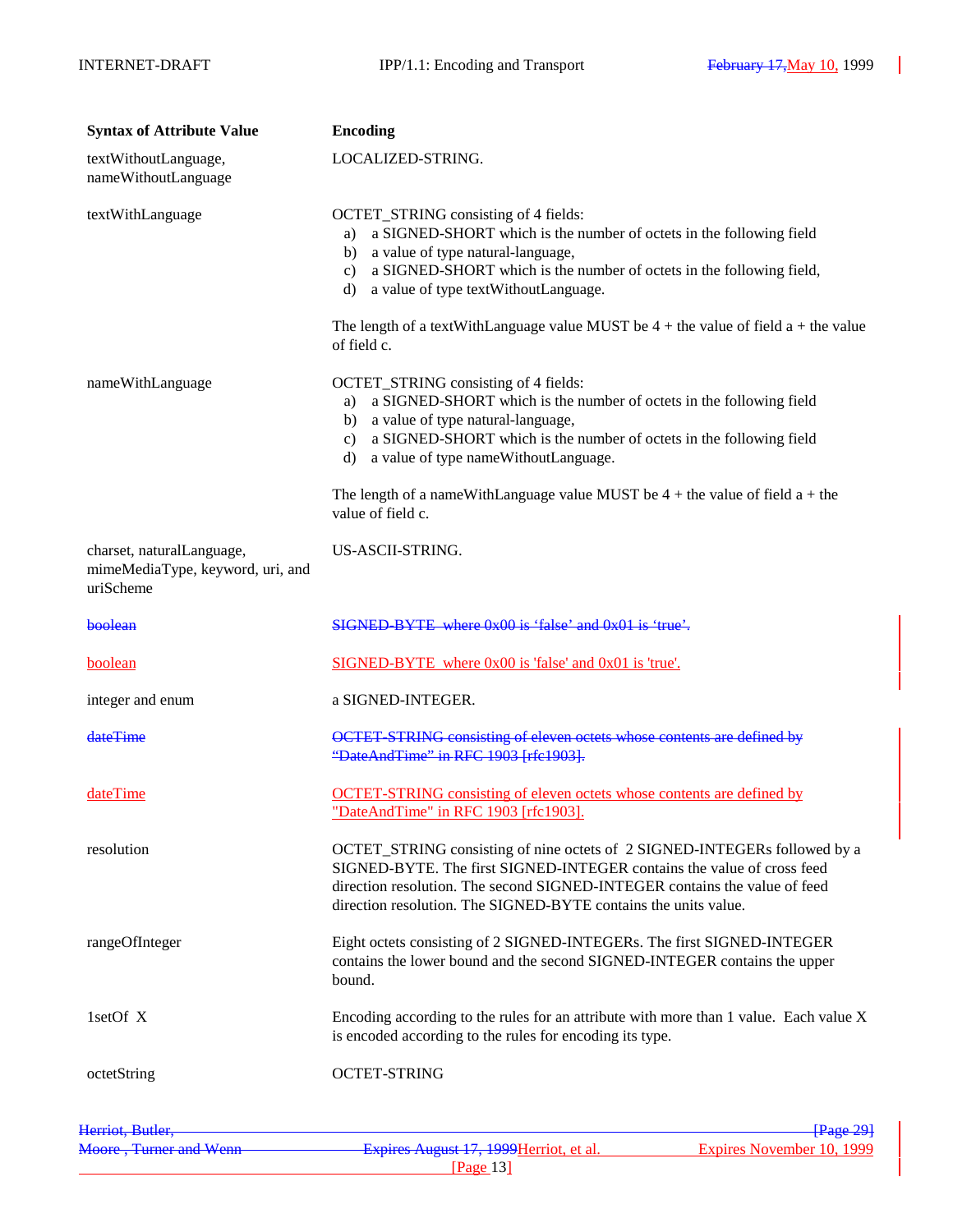The type of the value in the model document determines the encoding in the value and the value of the value-tag.

- **3.12 Data**
- The data part MUST include any data required by the operation

# **4. Encoding of Transport Layer**

HTTP/1.1 [rfc2068] is the transport layer for this protocol.

The operation layer has been designed with the assumption that the transport layer contains the following information:

- the URI of the target job or printer operation

 - the total length of the data in the operation layer, either as a single length or as a sequence of chunks each with a length. It is REQUIRED that a printer implementation support HTTP over the IANA assigned Well Known Port 631 (the IPP default port), though a printer implementation may support HTTP over some other port as well.

Each HTTP operation MUST use the POST method where the request-URI is the object target of the operation, and where the

412 "Content-Type""Content-Type" of the message-body in each request and response MUST be "application/ipp". "application/ipp".

 The message-body MUST contain the operation layer and MUST have the syntax described in section 3.2 ""Syntax of Encoding".". A client implementation MUST adhere to the rules for a client described for HTTP1.1 [rfc2068] . A printer (server)

implementation MUST adhere the rules for an origin server described for HTTP1.1 [rfc2068].

 An IPP server sends a response for each request that it receives. If an IPP server detects an error, it MAY send a response before it has read the entire request. If the HTTP layer of the IPP server completes processing the HTTP headers successfully, it MAY 418 send an intermediate response, such as "100 Continue", "100 Continue", with no IPP data before sending the IPP response. A client MUST expect such a variety of responses from an IPP server. For further information on HTTP/1.1, consult the HTTP documents [rfc2068].

 An HTTP server MUST support chunking for IPP requests, and an IPP client MUST support chunking for IPP responses according to HTTP/1.1[rfc2068]. Note: this rule causes a conflict with non-compliant implementations of HTTP/1.1 that 423 don't don't support chunking for POST methods, and this rule may cause a conflict with non-compliant implementations of 424 HTTP/1.1 that  $\frac{1}{2}$  don't support chunking for CGI scripts

# **5. IPP URL Scheme**

 The IPP/1.1 specification defines a new scheme 'ipp' as the value of a URL that identifies either an IPP printer object or an IPP 427 job object. The IPP attributes using the  $\frac{2}{1}$ pp' scheme are specified below. Because the HTTP layer does not support the 428 <sup>'</sup>ipp''ipp' scheme, a client MUST map 'ipp' URLs to 'http' URLs, and then follows the HTTP [RFC2068][RFC2069] rules for 429 constructing a Request-Line Line and HTTP headers. The mapping is simple because the 'ipp' 'ipp' scheme implies all of the 430 same protocol semantics as that of the 'http''http' scheme [RFC2068], except that it represents a print service and the implicit (default) port number that clients use to connect to a server is port 631.

432 In the remainder of this section the term  $\frac{p}{i}$ -URL' ipp-URL' means a URL whose scheme is  $\frac{p}{i}$ - $\frac{p}{i}$  and whose implicit 433 (default) port is 631. The term 'http-URL' means a URL whose scheme is 'http', and the term 'https-URL' means a URL whose scheme is 'https','http-URL' means a URL whose scheme is 'http', and the term 'https-URL' means a URL whose scheme is 'https',

A client and an IPP object (i.e. the server) MUST support the ipp-URL value in the following IPP attributes.

| Herriot, Butler,       |                                         | $\sqrt{\text{Page }29}$   |
|------------------------|-----------------------------------------|---------------------------|
| Moore, Turner and Wenn | Expires August 17, 1999 Herriot, et al. | Expires November 10, 1999 |
|                        | Page 14 <sup>-</sup>                    |                           |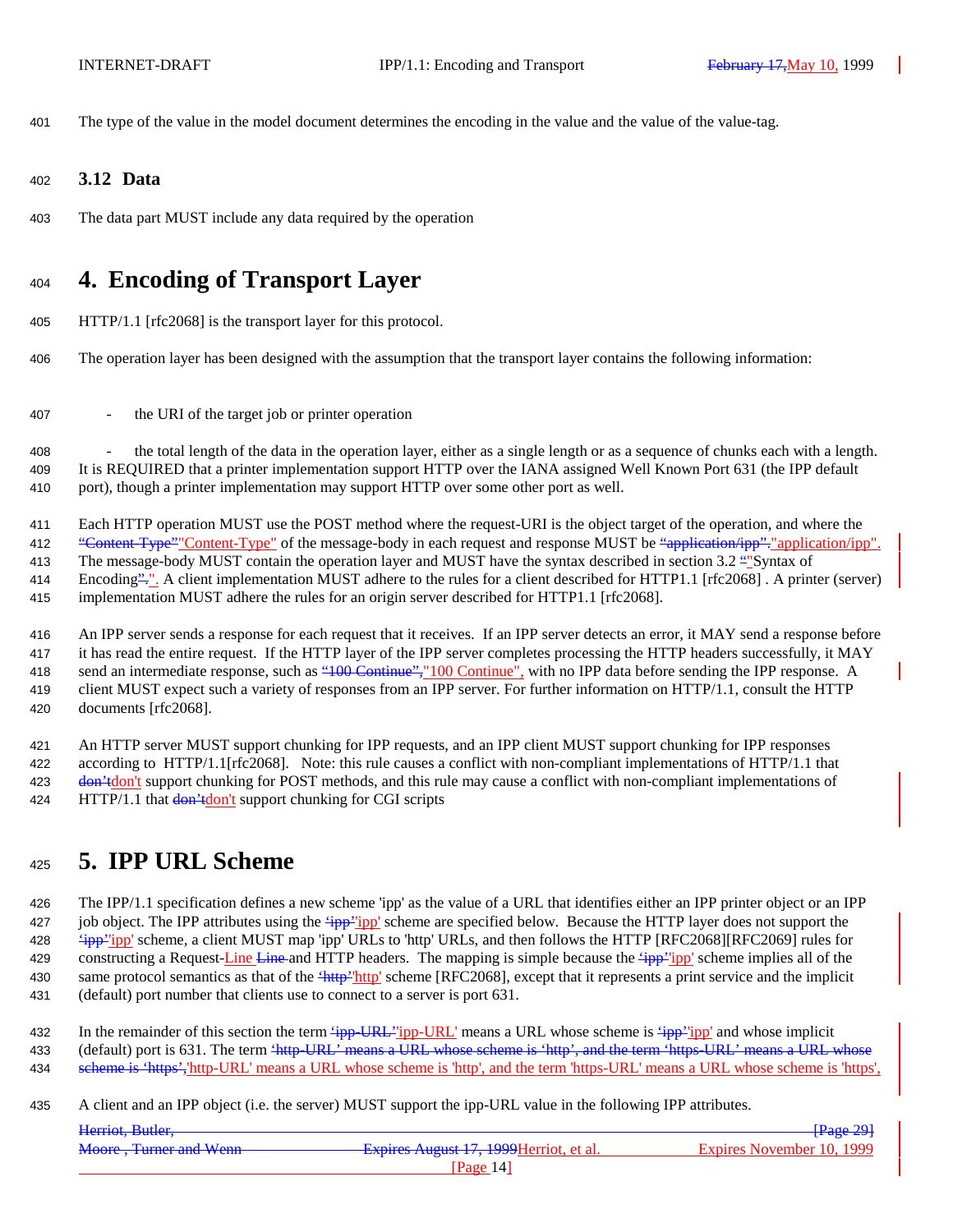| 436        | job attributes:                                                                                                                                           |
|------------|-----------------------------------------------------------------------------------------------------------------------------------------------------------|
| 437        | job-uri                                                                                                                                                   |
| 438        | job-printer-uri                                                                                                                                           |
| 439        | printer attributes:                                                                                                                                       |
| 440        | printer-uri-supported                                                                                                                                     |
| 441        | operation attributes:                                                                                                                                     |
| 442        | job-uri                                                                                                                                                   |
| 443        | printer-uri                                                                                                                                               |
| 444        |                                                                                                                                                           |
| 445        | Each of the above attributes identifies a printer or job object. The ipp-URL is intended as the value of the attributes in this list,                     |
| 446        | and for no other attributes. All of these attributes have a syntax type of $\frac{1}{x}$ , $\frac{1}{y}$ , but there are attributes with a syntax type of |
| 447        | <del>'uri''uri'</del> that do not use the 'ipp' 'ipp' scheme, e.g. 'job-more-info'.'job-more-info'.                                                       |
| 448        |                                                                                                                                                           |
| 449        | If a printer registers its URL with a directory service, the printer MUST register an ipp-URL.                                                            |
| 450        | User interfaces are beyond the scope of this document. But if software exposes the ipp-URL values of any of the above five                                |
| 451        | attributes to a human user, it is REQUIRED that the human see the ipp-URL as is.                                                                          |
| 452        |                                                                                                                                                           |
| 453        | When a client sends a request, it MUST convert a target ipp-URL to a target http-URL for the HTTP layer according to the                                  |
| 454        | following rules:                                                                                                                                          |
| 455        | change the 'ipp' scheme to 'http'<br>1.                                                                                                                   |
| 456        | add an explicit port 631 if the URL does not contain an explicit port. Note: port 631 is the IANA assigned Well Known<br>2.                               |
| 457        | Port for the $\frac{2}{1}$ pp' scheme.                                                                                                                    |
| 458        | The client MUST use the target http-URL in both the HTTP Request-Line and HTTP headers, as specified by                                                   |
| 459        | HTTP[RFC2068][RFC2069]. However, the client MUST use the target ipp-URL for the value of the "printer-uri" or "job-uri"                                   |
| 460        | operation attribute within the application/ipp body of the request. The server MUST use the ipp-URL for the value of the                                  |
| 461        | "printer-uri", "job-uri" or "printer-"printer-uri", "job-uri" or "printer-uri-supported"uri-supported" attributes within the                              |
| 462        | application/ipp body of the response.                                                                                                                     |
| 463        |                                                                                                                                                           |
| 464        | For example, when an IPP client sends a request directly (i.e. no proxy) to an ipp-URL                                                                    |
| 465        | "ipp://myhost.com/myprinter/myqueue","ipp://myhost.com/myprinter/myqueue", it opens a TCP connection to port 631 (the ipp                                 |
| 466        | implicit port) on the host "myhost.com" myhost.com" and sends the following data:                                                                         |
| 467        |                                                                                                                                                           |
| 468        | POST /myprinter/myqueue HTTP/1.1                                                                                                                          |
| 469        | Host: myhost.com:631                                                                                                                                      |
| 470        | Content-type: application/ipp                                                                                                                             |
| 471        | Transfer-Encoding: chunked                                                                                                                                |
| 472        |                                                                                                                                                           |
| 473        | "printer-uri" "ipp://myhost.com/myprinter/myqueue"                                                                                                        |
| 474        | (encoded in application/ipp message body)                                                                                                                 |
| 475        | $\cdots$                                                                                                                                                  |
| 476        |                                                                                                                                                           |
| 477        | As another example, when an IPP client sends the same request as above via a proxy "myproxy.com", "myproxy.com", it opens a                               |
| 478        | TCP connection to the proxy port 8080 on the proxy host "myproxy.com" myproxy.com" and sends the following data:                                          |
| 479        |                                                                                                                                                           |
| 480        | POST http://myhost.com:631/myprinter/myqueue HTTP/1.1<br>Host: myhost.com:631                                                                             |
| 481        |                                                                                                                                                           |
| 482        | Content-type: application/ipp<br>Transfer-Encoding: chunked                                                                                               |
| 483<br>484 |                                                                                                                                                           |
| 485        | "printer-uri" "ipp://myhost.com/myprinter/myqueue"                                                                                                        |
| 486        | (encoded in application/ipp message body)                                                                                                                 |
| 487        |                                                                                                                                                           |
| 488        |                                                                                                                                                           |
|            | Herriot, Butler,<br>$\sqrt{\text{Page } 29}$                                                                                                              |
|            | Expires August 17, 1999 Herriot, et al.<br>Moore, Turner and Wenn<br>Expires November 10, 1999                                                            |
|            | [Page $15$ ]                                                                                                                                              |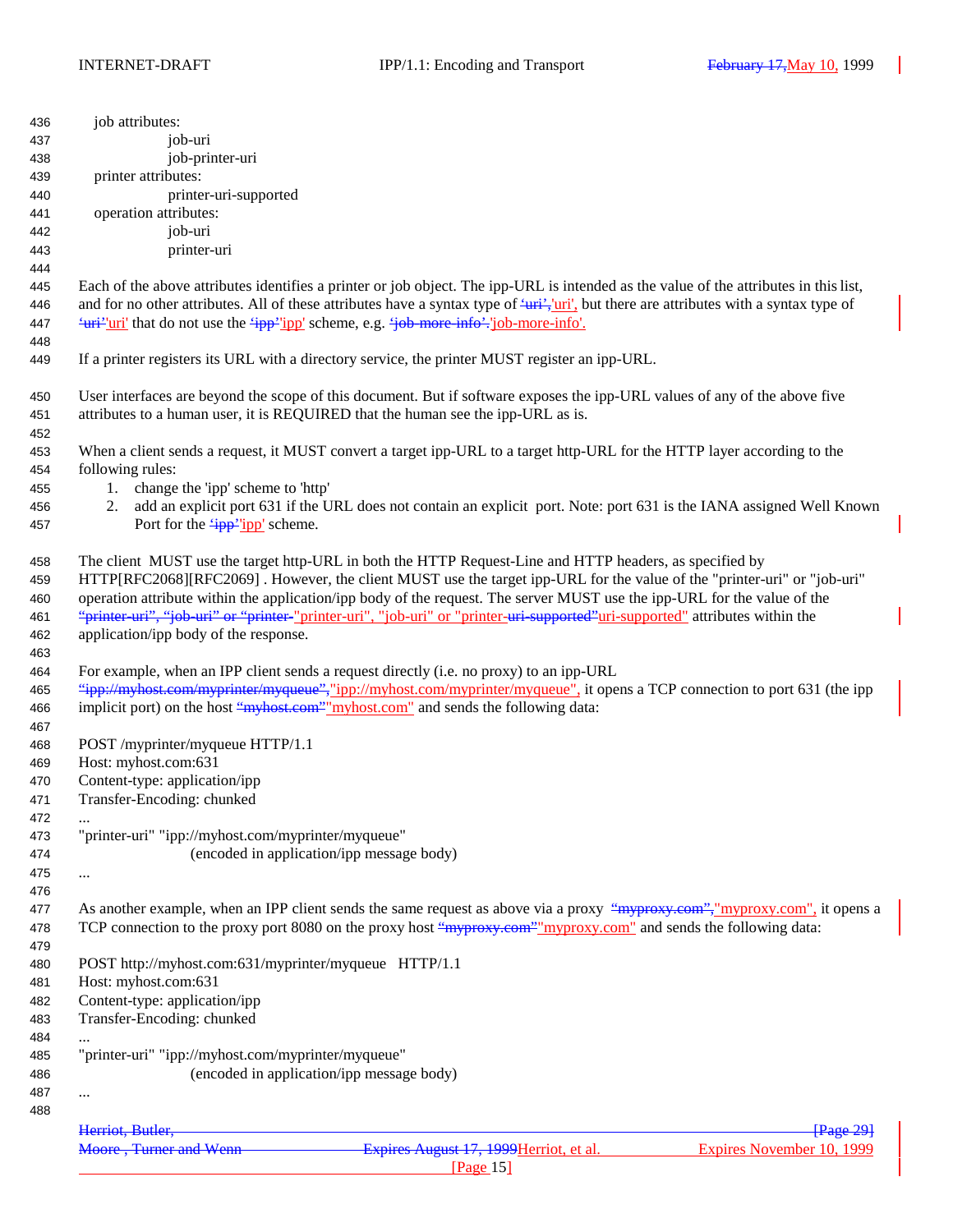489 The proxy then connects to the IPP origin server with headers that are the same as the "no-proxy" example above.

# <sup>490</sup> **6. Compatibility with IPP/1.0 Implementations**

491 IPP/1.1 server implementations must be compatible with IPP 1.0SHOULD interoperate with IPP/1.0 client implementations, as 492 defined in  $\frac{1}{1}$  and  $\frac{1}{1}$  and  $\frac{1}{1}$  ipp-pro-10] documents. For compatibility with IPP/1.0 implementations, IPP objects (i.e. a server) 493 MUST support additional schemes when communicating with IPP/1.0 clients as described in this section:

494 [rfc 2565] and [rfc 2566] documents. If an IPP/1.1 server implementation does not support an IPP/1.0 client, it MUST return the 495 error 'server-error-version-not-supported' and the version in the response MUST be a version that the server supports and 496 SHOULD be a version that is closest to the clients version in the request.

- 497 The following are specific rules of interoperability for an IPP/1.1 server that supports IPP/1.0 clients.
- 498  $\frac{\Box}{\Box}$  If a server receives an IPP/1.0 request, it MUST return an IPP/1.0 response. That is, it MUST support both an http-499 URL and an https-URL in the target "printer-uri" and "job-uri" printer-uri" and "job-uri" operation attributes in a 500 request. The rules for attributes in a response is covered in the next two bullet items.
- 501  $\Box$  When a server returns the printer attribute "printer-uri-supported", "printer-uri-supported", it MUST return all values 502 of the attribute for an IPP/1.1 request. For an IPP/1.0 request, a server MUST return a subset of the attribute values, 503 excluding those that are ipp-URLs, and including those that are http-URLs and https-URLs..
- 504 The table below shows the type of URL that a server returns for the "job-uri" and "job-printer-uri"" job-uri" and "job-505 printer-uri" job attributes for all operations based on how the job was created.
	- Operation Job created via attributes for a request ipp secure ipp https https ipp ipp *No URL returned* ipp *No URL returned* secure ipp ipp ipp ipp ipp ipp ipp ipp in its in the interval in the interval in the interval in the interval in the interval in the interval in the interval interval in the interval interval in the interval interval in th http http *No URL returned* http *No URL returned* https http http https https https https https https https https https https https https https https  $h$

507

506

- 508 If a server registers a nonsecure ipp-URL with a name service, then it MUST also register an http-URL. If a printer 509 supports a secure connection using SSL3, then it MUST register an https-URL.
- 510 IPP/1.1 client implementations SHOULD interoperate with IPP/1.0 server implementations. If an IPP/1.1 client receives an error
- 511 'server-error-version-not-supported' and the version in the response is 1.0 and the client supports IPP/1.0, the IPP/1.1 client
- 512 MUST convert the target URI (as defined in Section 4 of this document) and act as an IPP/1.0 client [rfc 2565 and rfc 2566]. If
- 513 the IPP/1.1 operation was intended to be secure, the target conversion MUST result in an 'https' scheme; otherwise it is an 'http'
- 514 scheme.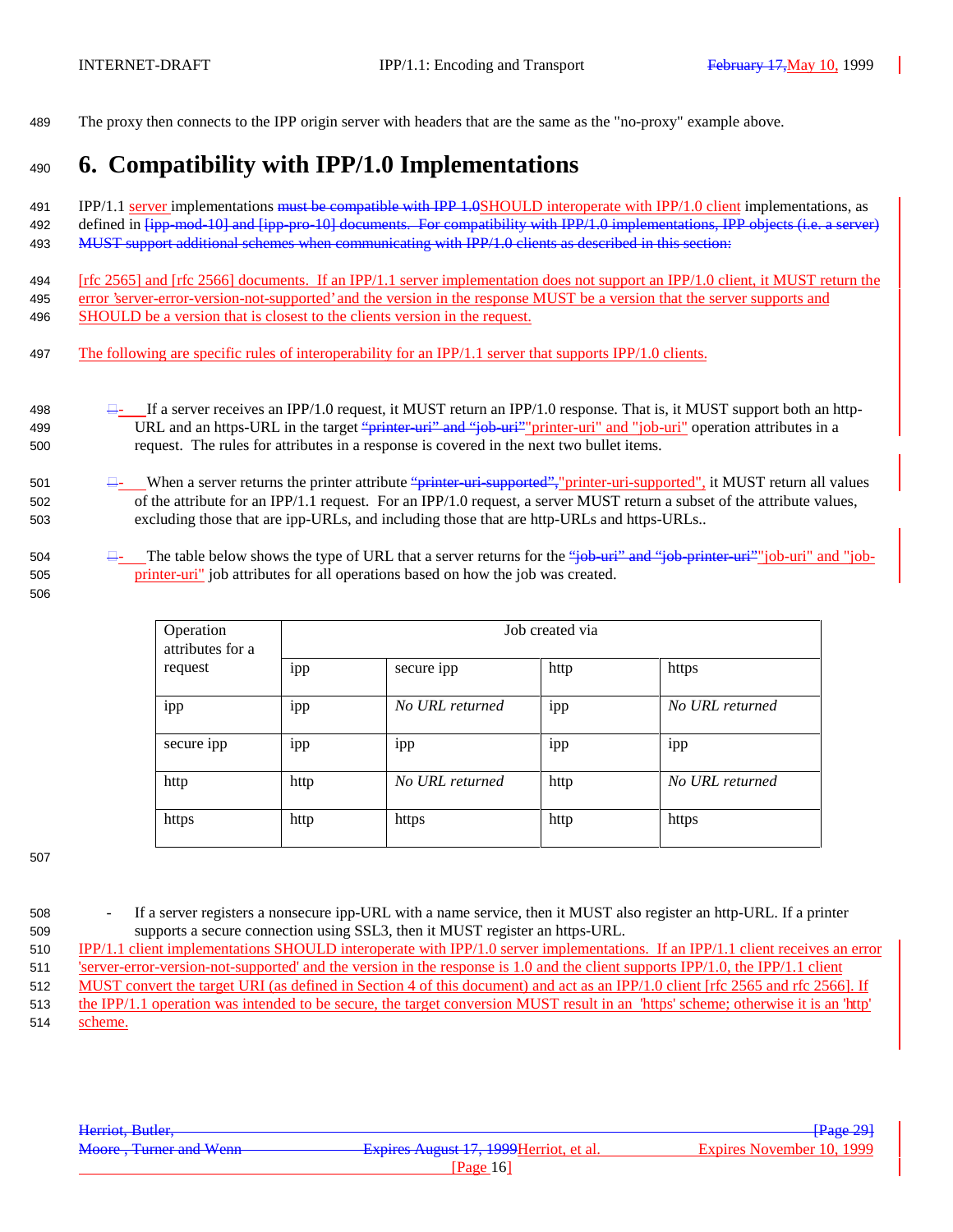# **7. Security Considerations**

 The IPP Model and Semantics document [ipp-mod] discusses high level security requirements (Client Authentication, Server Authentication and Operation Privacy). Client Authentication is the mechanism by which the client proves its identity to the server in a secure manner. Server Authentication is the mechanism by which the server proves its identity to the client in a secure manner. Operation Privacy is defined as a mechanism for protecting operations from eavesdropping.

## **7.1 Security Conformance**

- IPP clients MUST/SHOULD [which is to be determined in consultation with the Area Director] support:
- Digest Authentication [rfc2069].
- MD5 and MD5-sess MUST be implemented and supported.
- The Message Integrity feature NEED NOT be used.
- IPP Printers MUST/SHOULD [which is to be determined in consultation with the Area Director] support:
- Digest Authentication [rfc2069].
- MD5 and MD5-sess MUST be implemented and supported.
- The Message Integrity feature NEED NOT be used.
- 

 document defines an IPP implementation with "privacy" as one that implements Transport Layer Security (TLS) [rfc2246]. TLS 532 meets the requirements for IPP security with regards to features such as mutualIPP Printers SHOULD support TLS for client authentication, server authentication and operation privacy. If an IPP Printer supports TLS, it MUST support the 534 TLS DHE DSS WITH\_3DES\_EDE\_CBC\_SHA cipher suite as mandated by RFC 2246 [rfc2246]. All other cipher suites are 535 OPTIONAL. An IPP Printer MAY support Basic Authentication (described in HTTP/1.1 [ rfc 2068]) for privacy (via 536 eneryption). client authentication if the channel is secure. TLS with the above mandated cipher suite can provide such a secure channel.

- The IPP Model and Semantics document defines two printer attributes ("uri-authentication-supported" and "uri-security-
- 539 supported") that the client can use to discover the security policy of a printer. That document also outlines IPP-specific security considerations and should be the primary reference for security implications with regards to the IPP protocol itself.

541 regard to the IPP protocol itselffor backward compatibility with The IPP Model document defines an IPP implementation with "authentication" as one that implements the standard way for transporting IPP messages within HTTP 1.1. These include the security considerations outlined in the HTTP 1.1 standard document [rfc2068] and Digest Access Authentication extension **[rfc2069]**.

 The current HTTP infrastructure supports HTTP over TCP port 80. IPP server implementations MUST offer IPP services using HTTP over the IANA assigned Well Known Port 631 (the IPP default port). IPP server implementations may support other ports, 547 in addition to this port.

548 See further discussion of IPP security concepts in the model document [ipp-mod]. IPP version 1.0, IPP clients and printers MAY also support SSL3. This is in addition to the security required in this document.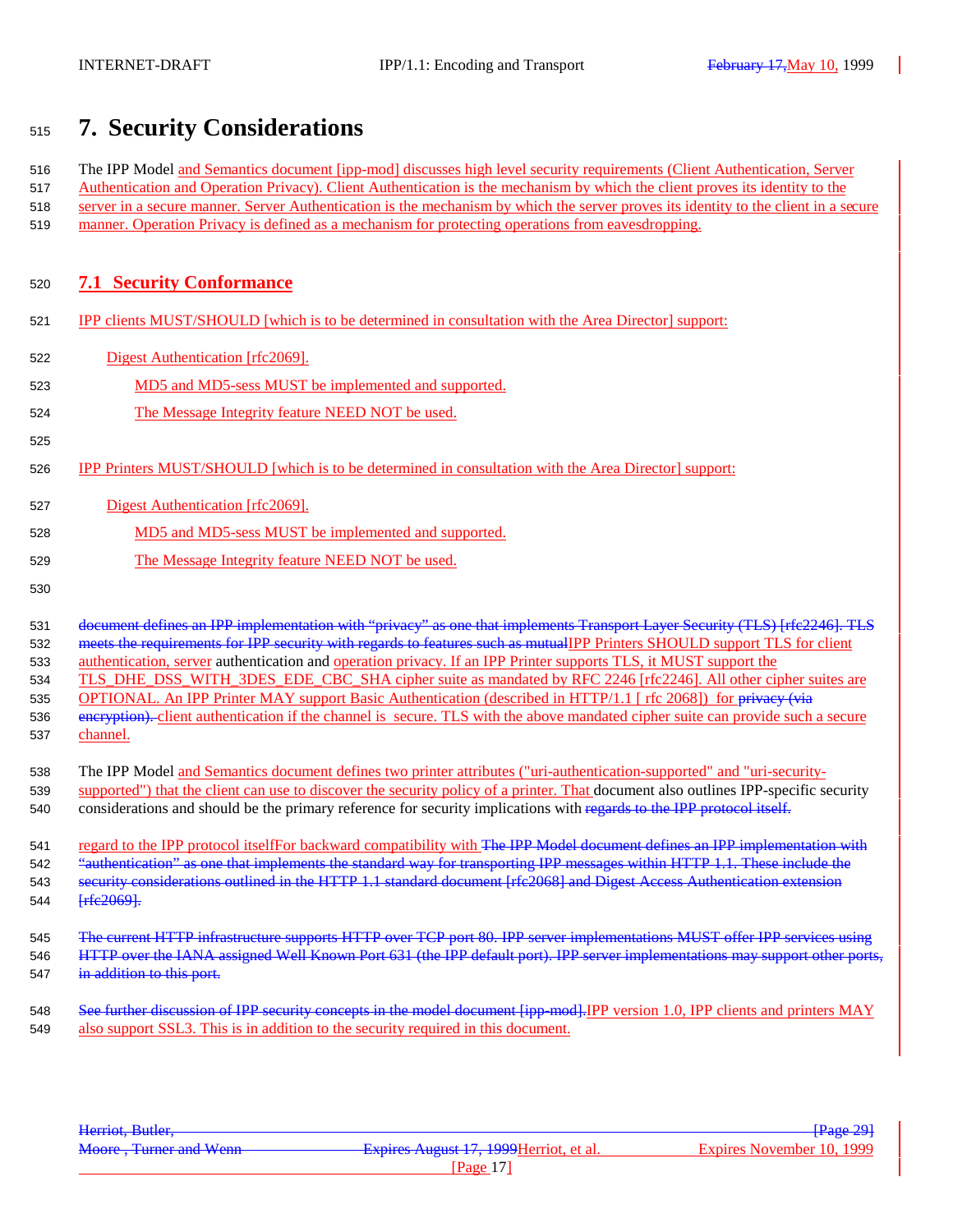## **7.2 Using IPP with TLS**

551 An initial IPP request never uses TLS. The switch to TLS occurs either because the server grants the elient'sclient's request to 552 upgrade to TLS, or a server asks to switch to TLS in its response. Secure communication begins with a server's response to switch to TLS. The initial connection is not secure. Any client expecting a secure connection should first use a non-sensitive operation (e.g. an HTTP POST with an empty message body) to establish a secure connection before sending any sensitive data. During the TLS handshake, the original session is preserved.

556 An IPP client that wants a secure connection MUST send "TLS/1.0" as one of the field-values of the HTTP/1.1 Upgrade request header, e.g. "Upgrade: TLS/1.0" (see rfc2068 section 14.42). If the origin-server grants the upgrade request, it MUST respond with "101 Switching Protocols", and it MUST include the header "Upgrade: TLS/1.0" to indicate what it is switching to. An IPP 559 client MUST be ready to react appropriately if the server does not grant the upgrade request. Note: the *'Upgrade header''*Upgrade header' mechanism allows unsecured and secured traffic to share the same port (in this case, 631).

 With current technology, an IPP server can indicate that it wants an upgrade only by returning "401 unauthorized" or "403 forbidden"."401 unauthorized" or "403 forbidden". A server MAY give the client an additional hint by including an "Upgrade: TLS""Upgrade: TLS" header in the response. When an IPP client receives such a response, it can perform the request again with 564 an Upgrade header with the "TLS/1.0" TLS/1.0" value.

565 If a server supports TLS, it SHOULD include the "Upgrade" Upgrade" header with the value "TLS/1.0" In response to any OPTIONS request.

 Upgrade is a hop-by-hop header (rfc2068, section 13.5.1), so each intervening proxy which supports TLS MUST also request the same version of TLS/1.0 on its subsequent request. Furthermore, any caching proxy which supports TLS MUST NOT reply from its cache when TLS/1.0 has been requested (although clients are still recommended to explicitly include "Cache-control: no-cache").

### **Note: proxy servers may be able to request or initiate a TLS-secured connection, e.g. the outgoing or incoming firewall of a trusted subnetwork.**

573 Note: the initial connection (containing the Upgrade header) is not secure. Any client expecting a secure connection 574 use a non-sensitive operation (e.g. an HTTP POST with an empty message body) to establish a secure 575 any sensitive data.

# **8. References**

|  | 577 [char] |  | N. Freed, J. Postel: IANA Charset Registration Procedures, Work in Progress (draft-freed-charset-reg-02.txt). |  |  |
|--|------------|--|---------------------------------------------------------------------------------------------------------------|--|--|
|--|------------|--|---------------------------------------------------------------------------------------------------------------|--|--|

- [dpa] ISO/IEC 10175 Document Printing Application (DPA), June 1996.
- [iana] IANA Registry of Coded Character Sets: ftp://ftp.isi.edu/in-notes/iana/assignments/character-sets.
- 580 [ipp-iig] Hastings, Tom, et al., "Internet Printing Protocol/1.1: Implementer's Guide", draft-ietf-ipp-implementers-guide- 00.txt, November 1998,Implementer's Guide", draft-ietf-ipp-implementers-guide-01.txt, February 1999, work in progress.
- [ipp-lpd] Herriot, R., Hastings, T., Jacobs, N., Martin, J., "Mapping between LPD and IPP Protocols", draft-ietf-ipp-lpd-ipp-map-05.txt, November 1998.
- [ipp-mod-10] R. deBry, T. Hastings, R. Herriot, S. Isaacson, P. Powell, "Internet Printing Protocol/1.0: Model and Semantics", <draft-ietf-ipp-model-11.txt>, November, 1998.

| Herriot, Butler,       |                                         | <del>[Page 29]</del>      |
|------------------------|-----------------------------------------|---------------------------|
|                        |                                         | Expires November 10, 1999 |
| Moore, Turner and Wenn | Expires August 17, 1999 Herriot, et al. |                           |
|                        | [Page $18$ ]                            |                           |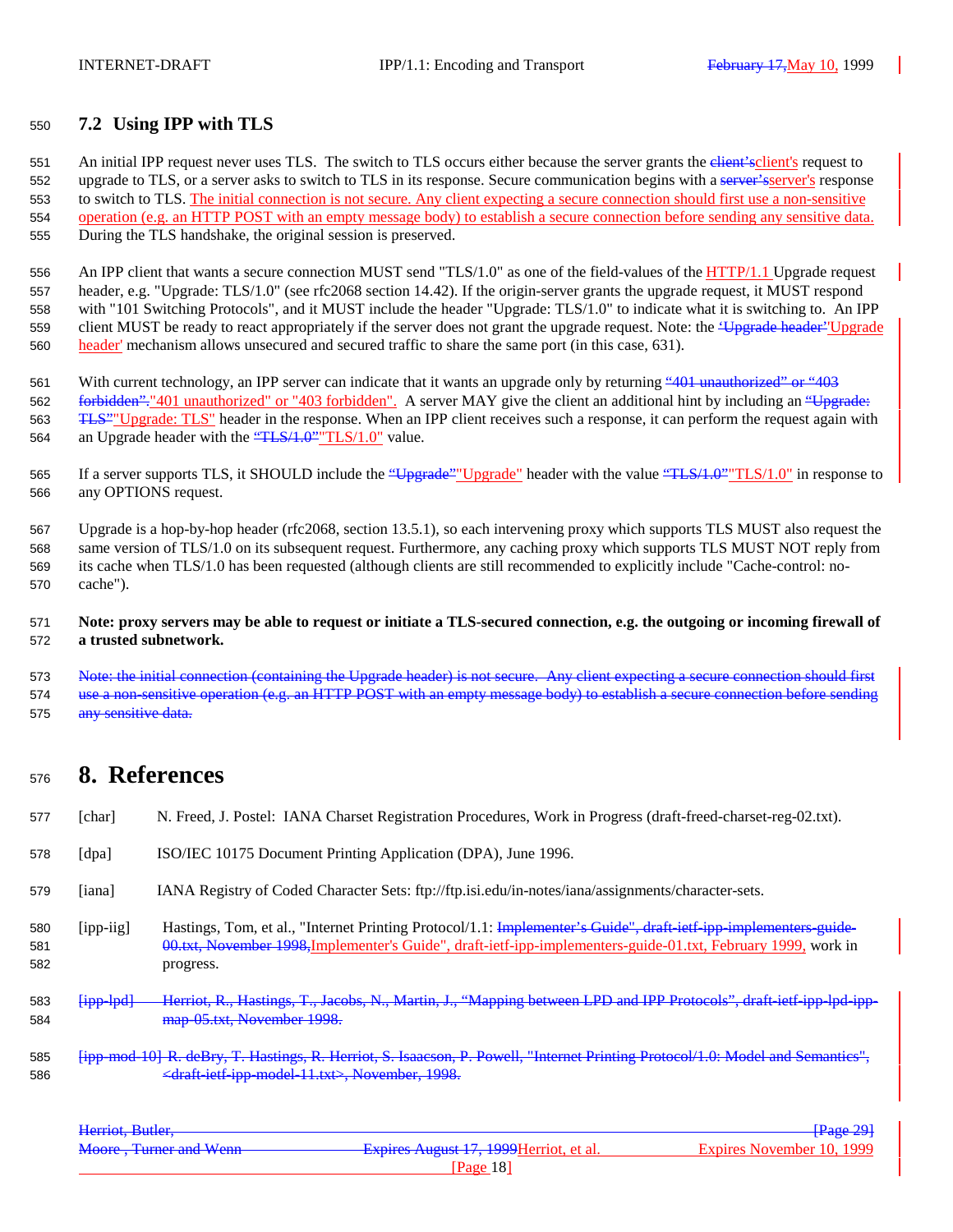- [ipp-mod] R. deBry, T. Hastings, R. Herriot, S. Isaacson, P. Powell, "Internet Printing Protocol/1.0: Model and Semantics", <draft-ietf-ipp-model-v11-00.txt>, February,<draft-ietf-ipp-model-v11-02.txt>, May, 1999.
- [ipp-pro-10] Herriot, R., Butler, S., Moore, P., Turner, R., "Internet Printing Protocol/1.0: Encoding and Transport", draft-ietf-ipp-protocol-07.txt, November 1998.
- [ipp-pro] Herriot, R., Butler, S., Moore, P., Turner, R., "Internet"Internet Printing Protocol/1.1: Encoding and Transport",Transport", draft-ietf-ipp-protocol-v11-00-.txt, February 1999.
- [ipp-rat] Zilles, S., "Rationale for the Structure and Model and Protocol for the Internet Printing Protocol", draft-ietf-ipp-rat-04.txt, November 1998.
- [ipp-req] Wright, D., "Design Goals for an Internet Printing Protocol", draft-ietf-ipp-req-03.txt, November, 1998.
- [rfc822] Crocker, D., "Standard for the Format of ARPA Internet Text Messages", RFC 822, August 1982.
- [rfc1123] Braden, S., "Requirements for Internet Hosts Application and Support", RFC 1123, October, 1989.
- [rfc1179] McLaughlin, L. III, (editor), "Line Printer Daemon Protocol" RFC 1179, August 1990.
- [rfc1543] Postel, J., "Instructions to RFC Authors", RFC 1543, October 1993.
- [rfc1738] Berners-Lee, T., Masinter, L., McCahill, M. , "Uniform Resource Locators (URL)", RFC 1738, December, 1994.
- [rfc1759] Smith, R., Wright, F., Hastings, T., Zilles, S., and Gyllenskog, J., "Printer MIB", RFC 1759, March 1995.
- [rfc1766] H. Alvestrand, " Tags for the Identification of Languages", RFC 1766, March 1995.
- [rfc1808] R. Fielding, "Relative"Relative Uniform Resource Locators",Locators", RFC1808, June 1995.
- [rfc1903] J. Case, et al. "Textual"Textual Conventions for Version 2 of the Simple Network Management Protocol (SNMPv2)",(SNMPv2)", RFC 1903, January 1996.
- [rfc2046] N. Freed & N. Borenstein, Multipurpose Internet Mail Extensions (MIME) Part Two: Media Types. November 1996, RFC 2046.
- [rfc2048] N. Freed, J. Klensin & J. Postel. Multipurpose Internet Mail Extension (MIME) Part Four: Registration Procedures. November 1996 (Also BCP0013), RFC 2048.
- [rfc2068] R Fielding, et al, "Hypertext"Hypertext Transfer Protocol HTTP/1.1"HTTP/1.1" RFC 2068, January 1997.
- 611 [rfc2069] J. Franks, et al, "An" An Extension to HTTP: Digest Access Authentication" Authentication" RFC 2069, January 1997.
- [rfc2119] S. Bradner, "Key words for use in RFCs to Indicate Requirement Levels", RFC 2119 , March 1997.
- 614 [rfc2184] N. Freed, K. Moore, "MIME" MIME Parameter Value and Encoded Word Extensions: Character Sets, Languages, and Continuations",Continuations", RFC 2184, August 1997.
- 616 [rfc2234] D. Crocker et al., "Augmented" Augmented BNF for Syntax Specifications: ABNF", ABNF", RFC 2234. November 1997.
- 618 [rfc2246] T. Dierks et al., "The TLS Protocol", "The TLS Protocol", RFC 2246. January 1999.

| Herriot, Butler,       |                                         | <b>Page 29</b>            |
|------------------------|-----------------------------------------|---------------------------|
| Moore, Turner and Wenn | Expires August 17, 1999 Herriot, et al. | Expires November 10, 1999 |
|                        | Page $19$ ]                             |                           |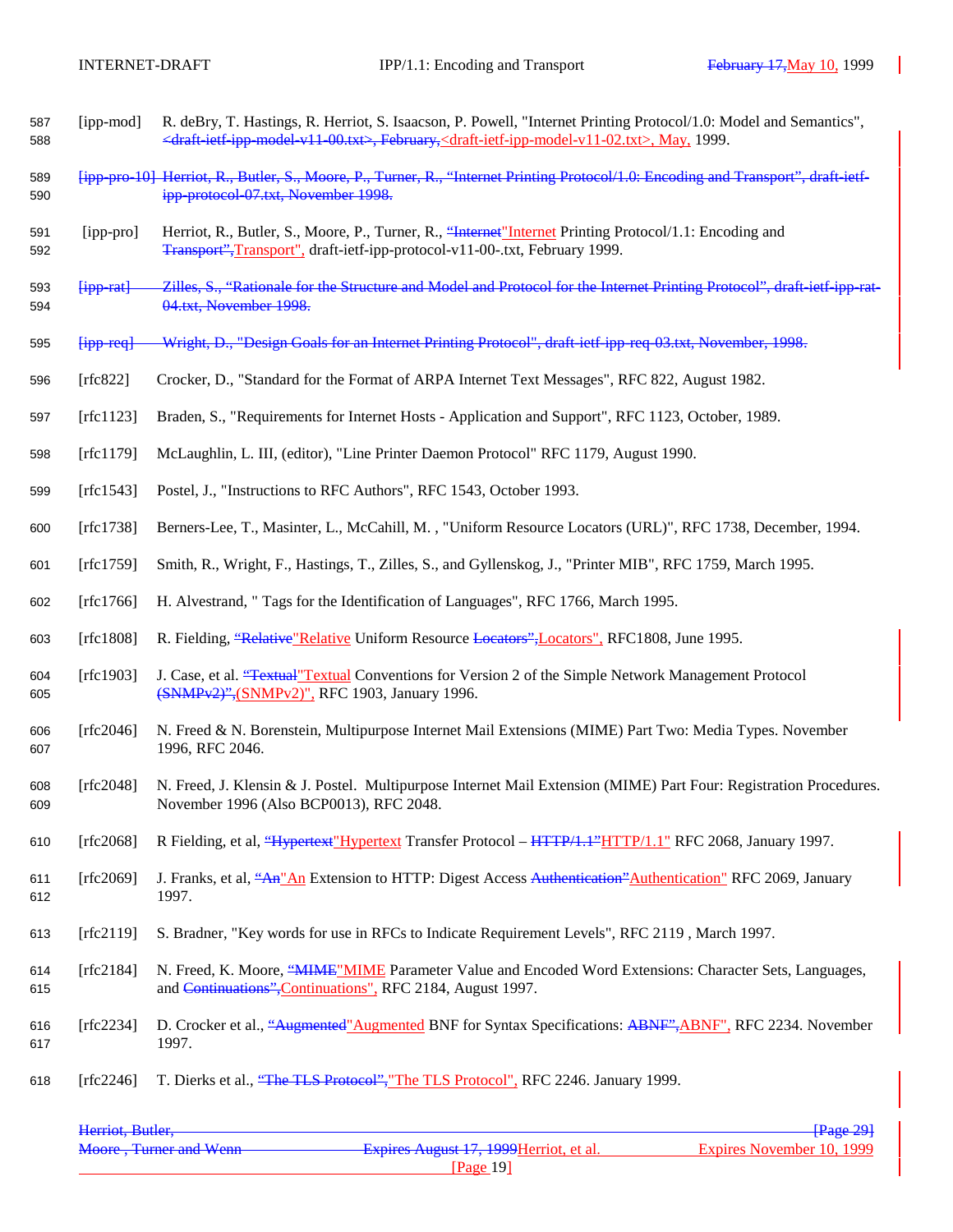| 619<br>620 | [rfc2396]               | Berners-Lee, T., Fielding, R., Masinter, L., "Uniform Resource Identifiers (URI): Generic Syntax", RFC 2396,<br><b>August 1998.</b>         |
|------------|-------------------------|---------------------------------------------------------------------------------------------------------------------------------------------|
| 621<br>622 | [rfc2565]               | Herriot, R., Butler, S., Moore, P., Turner, R., "Internet Printing Protocol/1.0: Encoding and Transport", rfc 2565,<br>April 1999.          |
| 623<br>624 | $\int$ frfc 2566 $\int$ | R. deBry, T. Hastings, R. Herriot, S. Isaacson, P. Powell, "Internet Printing Protocol/1.0: Model and Semantics", rfc<br>2566, April, 1999. |
| 625        | [rfc2567]               | Wright, D., "Design Goals for an Internet Printing Protocol", RFC2567, April 1999.                                                          |
| 626<br>627 | [rfc2568]               | Zilles, S., "Rationale for the Structure and Model and Protocol for the Internet Printing Protocol", RC 2568, April<br>1999.                |
| 628        | [rfc2569]               | Herriot, R., Hastings, T., Jacobs, N., Martin, J., "Mapping between LPD and IPP Protocols RFC 2569, April 1999.                             |

# <sup>629</sup> **9. Author's Address**

630

Robert Herriot (editor) Paul Moore Xerox Corporation Microsoft 3400 Hillview Ave., Bldg #1 One Microsoft Way Palo Alto, CA 94304 Redmond, WA 98053

Phone: 650-813-7696 Phone: 425-936-0908 Fax: 650-650-813-6860 Fax: 425-93MS-FAX Fax: 650-813-6860 Fax: 425-93MS-FAX Email: robert.herriot@pahv.xerox.com Email: paulmo@microsoft.com

Sylvan Butler New York 1989 (Sylvan Butler Randy Turner Randy Turner Randy Turner Randy Turner Randy Turner Randy Turner Randy Turner Randy Turner Randy Turner Randy Turner Randy Turner Randy Turner Randy Randy Randy Randy Hewlett-Packard 11311 Chinden Blvd. **Boise, ID 83714** Camas, WA 98607 Boise, ID 83714

Phone: 208-396-6000<br>
Phone: 208-396-6000<br>
Phone: 208-396-6000<br>
Phone: 208-396-6000<br>
Phone: 208-396-6000 Fax: 208-396-3457 Fax: : 360-817-8436 Fax: 208-396-3457 Email: sbutler@boi.hp.com

**Sharp Laboratories** 

11311 Chinden Blvd. 5750 NW Pacific Rim Blvd

Email: rturner@2wire.com

#### Email: sbutler@boi.hp.com examples are sensitively different community effects of the Email: rturner@sharplabs.com

John Wenn Xerox Corporation 737 Hawaii St El Segundo, CA 90245

Phone: 310-333-5764 Fax: 310-333-5514 Email: jwenn@cp10.es.xerox.com

|  | IPP Mailing List: ipp@pwg.org         |                                                    |
|--|---------------------------------------|----------------------------------------------------|
|  |                                       | IPP Mailing List Subscription: ipp-request@pwg.org |
|  | IPP Web Page: http://www.pwg.org/ipp/ |                                                    |

Herriot, Butler, [Page 29]

Moore , Turner and Wenn Expires August 17, 1999Herriot, et al. Expires November 10, 1999 [Page 20]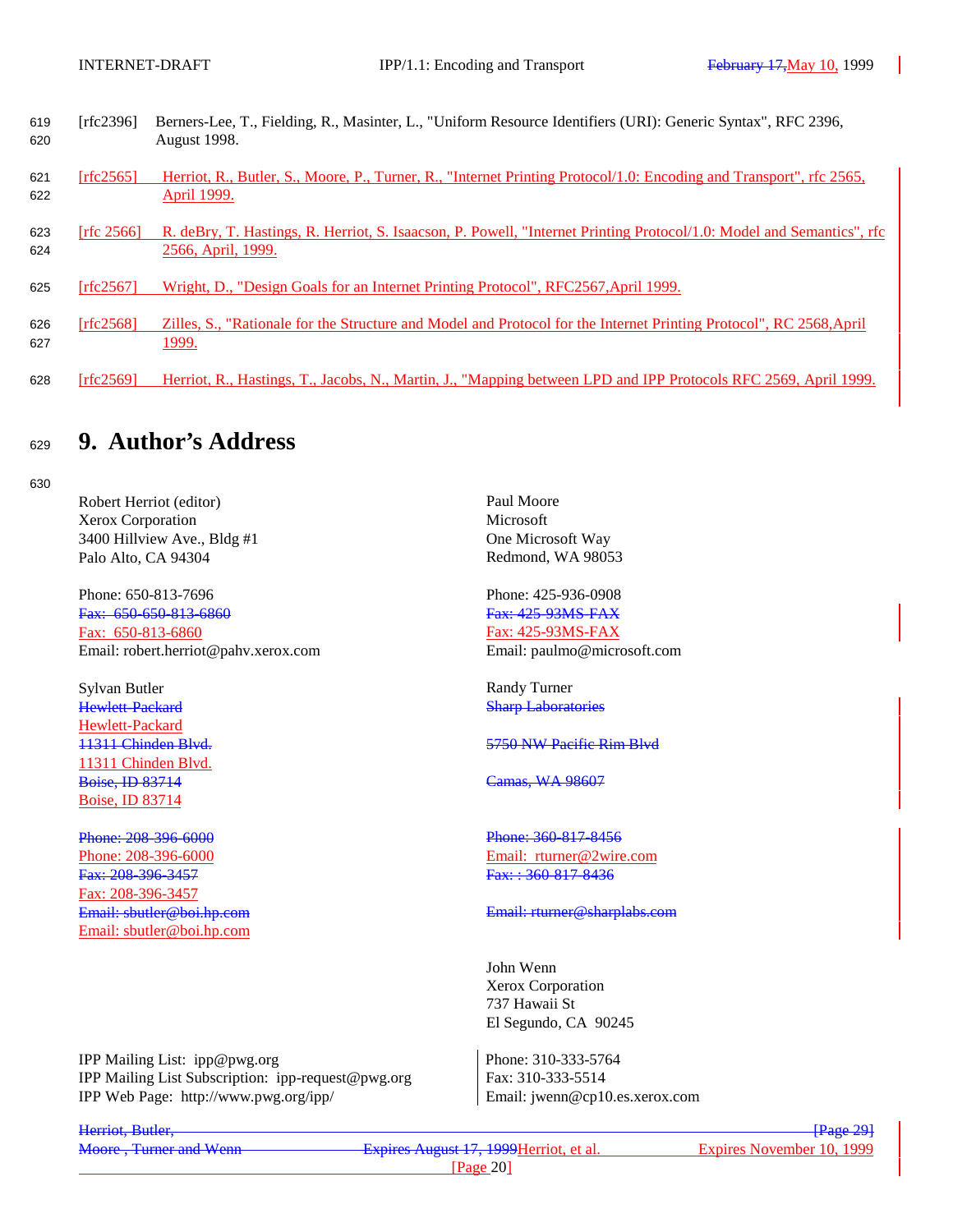631

# <sup>632</sup> **10. Other Participants:**

Chuck Adams - Tektronix Harry Lewis - IBM Ron Bergman - Dataproducts Tony Liao - Vivid Image Keith Carter - IBM David Manchala - Xerox Angelo Caruso - Xerox Carl-Uno Manros - Xerox Jeff Copeland - QMS Jay Martin - Underscore Roger deBry - IBM Larry Masinter - Xerox Lee Farrell - Canon Ira McDonald - High North Inc. Sue Gleeson - Digital Bob Pentecost - Hewlett-Packard Charles Gordon - Osicom Patrick Powell - Astart Technologies Brian Grimshaw - Apple Jeff Rackowitz - Intermec Jerry Hadsell - IBM Xavier Riley - Xerox Richard Hart - Digital Gary Roberts - Ricoh Tom Hastings - Xerox Stuart Rowley - Kyocera Stephen Holmstead Richard Schneider - Epson Zhi-Hong Huang - Zenographics Shigern Ueda - Canon Scott Isaacson - Novell Bob Von Andel - Allegro Software Rich Lomicka - Digital William Wagner - Digital Products David Kellerman - Northlake Software Jasper Wong - Xionics Robert Kline - TrueSpectra **Don Wright - Lexmark** Dave Kuntz - Hewlett-Packard **Rick Yardumian - Xerox** Takami Kurono - Brother Lloyd Young - Lexmark Rich Landau - Digital Peter Zehler - Xerox Greg LeClair - Epson Frank Zhao - Panasonic

Steve Zilles - Adobe

# <sup>633</sup> **11. Appendix A: Protocol Examples**

## <sup>634</sup> **11.1 Print-Job Request**

635 The following is an example of a Print-Job request with job-name, copies, and sides specified. The "ipp-attribute-fidelity" ipp-636 attribute-fidelity" attribute is set to 'true' so that the print request will fail if the "copies" or the "sides" attribute are not supported 637 or their values are not supported.

| <b>Octets</b>               | <b>Symbolic Value</b>       | <b>Protocol field</b>    |
|-----------------------------|-----------------------------|--------------------------|
| 0x0101                      | 1.1                         | version-number           |
| 0x0002                      | Print-Job                   | operation-id             |
| 0x00000001                  |                             | request-id               |
| 0x01                        | start operation-attributes  | operation-attributes-tag |
| 0x47                        | charset type                | value-tag                |
| 0x0012                      |                             | name-length              |
| attributes-charset          | attributes-charset          | name                     |
| 0x0008                      |                             | value-length             |
| us-ascii                    | US-ASCII                    | value                    |
| 0x48                        | natural-language type       | value-tag                |
| 0x001B                      |                             | name-length              |
| attributes-natural-language | attributes-natural-language | name                     |
|                             |                             |                          |

| Herriot, Butler,       |                                         | $\sqrt{\text{Page }291}$  |
|------------------------|-----------------------------------------|---------------------------|
| Moore, Turner and Wenn | Expires August 17, 1999 Herriot, et al. | Expires November 10, 1999 |
|                        | Page $21$ ]                             |                           |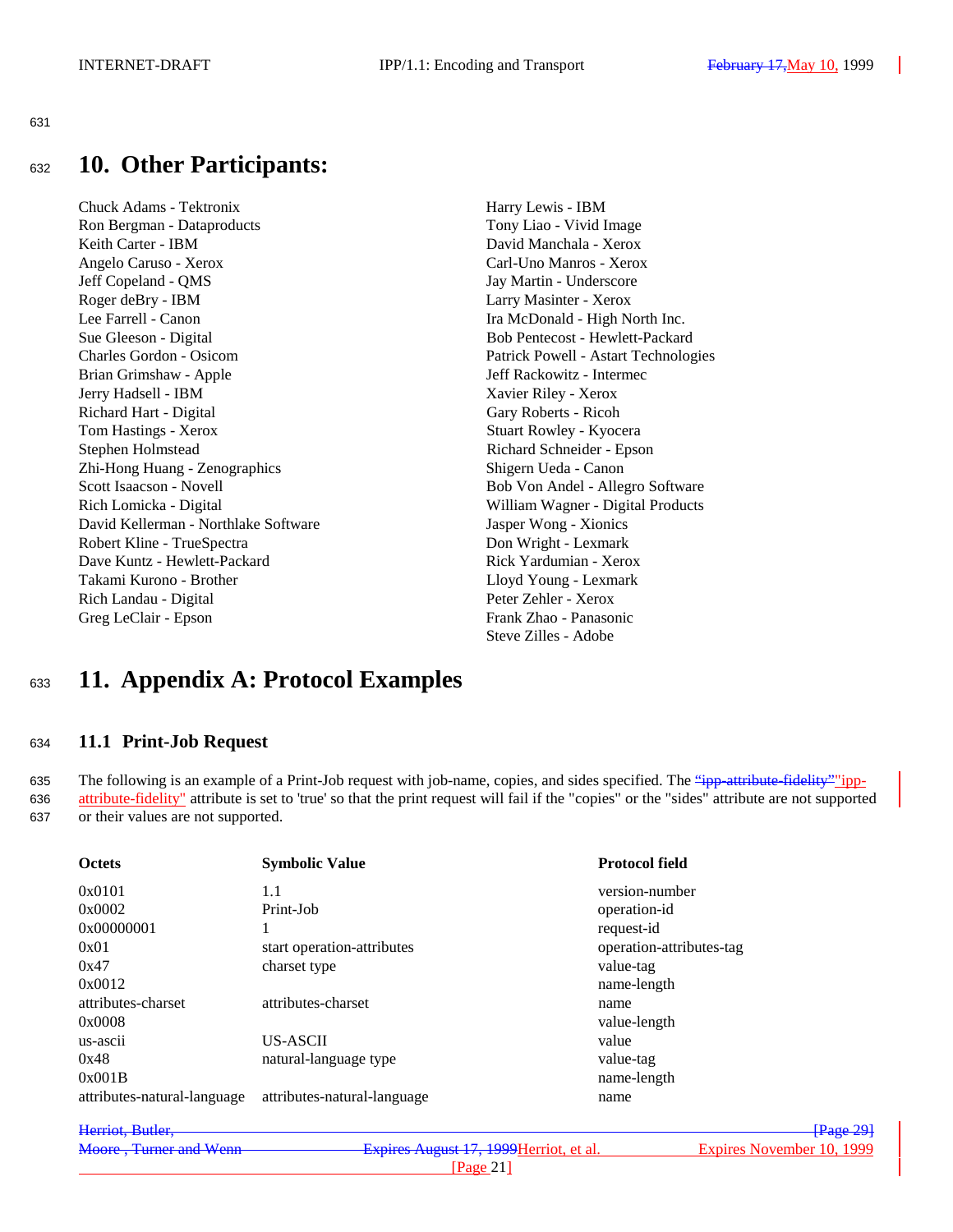| <b>Octets</b>          | <b>Symbolic Value</b>     | <b>Protocol field</b> |
|------------------------|---------------------------|-----------------------|
| 0x0005                 |                           | value-length          |
| en-us                  | en-US                     | value                 |
| 0x45                   | uri type                  | value-tag             |
| 0x000B                 |                           | name-length           |
| printer-uri            | printer-uri               | name                  |
| 0x0015                 |                           | value-length          |
| ipp://forest/pinetree  | printer pinetree          | value                 |
| 0x42                   | nameWithoutLanguage type  | value-tag             |
| 0x0008                 |                           | name-length           |
| job-name               | job-name                  | name                  |
| 0x0006                 |                           | value-length          |
| foobar                 | foobar                    | value                 |
| 0x22                   | boolean type              | value-tag             |
| 0x0016                 |                           | name-length           |
| ipp-attribute-fidelity | ipp-attribute-fidelity    | name                  |
| 0x0001                 |                           | value-length          |
| 0x01                   | true                      | value                 |
| 0x02                   | start job-attributes      | job-attributes-tag    |
| 0x21                   | integer type              | value-tag             |
| 0x0006                 |                           | name-length           |
| copies                 | copies                    | name                  |
| 0x0004                 |                           | value-length          |
| 0x00000014             | 20                        | value                 |
| 0x44                   | keyword type              | value-tag             |
| 0x0005                 |                           | name-length           |
| sides                  | sides                     | name                  |
| 0x0013                 |                           | value-length          |
| two-sided-long-edge    | two-sided-long-edge       | value                 |
| 0x03                   | end-of-attributes         | end-of-attributes-tag |
| %!PS                   | <postscript></postscript> | data                  |

## <sup>638</sup> **11.2 Print-Job Response (successful)**

639 Here is an example of a successful Print-Job response to the previous Print-Job request. The printer supported the "copies" and 640 "sides" attributes and their supplied values. The status code returned is 'successful-ok'.

| <b>Octets</b>               | <b>Symbolic Value</b>       | <b>Protocol field</b>    |
|-----------------------------|-----------------------------|--------------------------|
| 0x0101                      | 1.1                         | version-number           |
| 0x0000                      | successful-ok               | status-code              |
| 0x00000001                  |                             | request-id               |
| 0x01                        | start operation-attributes  | operation-attributes-tag |
| 0x47                        | charset type                | value-tag                |
| 0x0012                      |                             | name-length              |
| attributes-charset          | attributes-charset          | name                     |
| 0x0008                      |                             | value-length             |
| us-ascii                    | US-ASCII                    | value                    |
| 0x48                        | natural-language type       | value-tag                |
| 0x001B                      |                             | name-length              |
| attributes-natural-language | attributes-natural-language | name                     |
| 0x0005                      |                             | value-length             |

| Herriot, Butler,       |                                         | $\sqrt{\text{Page }29}$   |
|------------------------|-----------------------------------------|---------------------------|
| Moore, Turner and Wenn | Expires August 17, 1999 Herriot, et al. | Expires November 10, 1999 |
|                        | Page 22                                 |                           |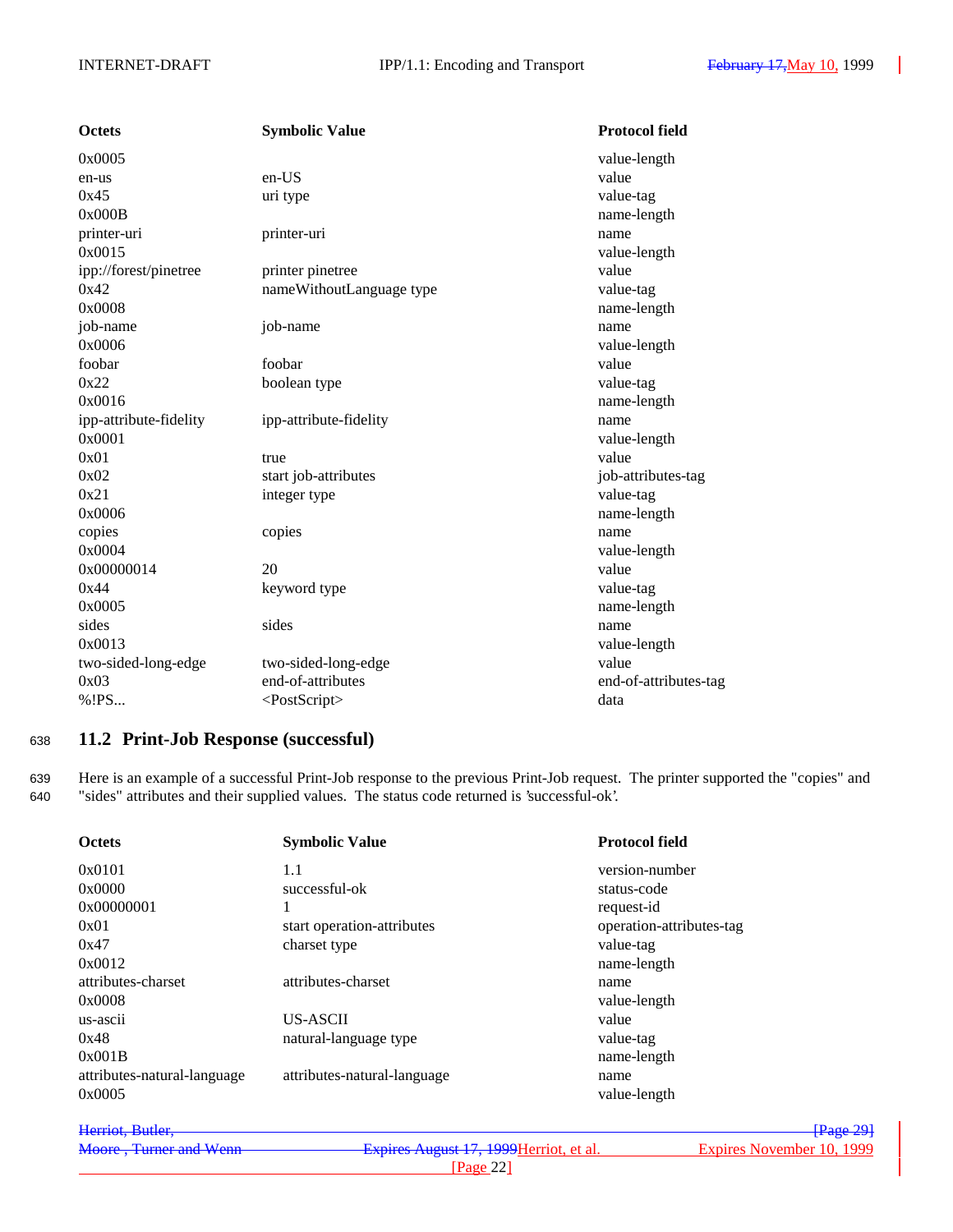| <b>Octets</b>             | <b>Symbolic Value</b>    | <b>Protocol field</b> |
|---------------------------|--------------------------|-----------------------|
| en-us                     | $en-US$                  | value                 |
| 0x41                      | textWithoutLanguage type | value-tag             |
| 0x000E                    |                          | name-length           |
| status-message            | status-message           | name                  |
| 0x000D                    |                          | value-length          |
| successful-ok             | successful-ok            | value                 |
| 0x02                      | start job-attributes     | job-attributes-tag    |
| 0x21                      | integer                  | value-tag             |
| 0x0006                    |                          | name-length           |
| job-id                    | job-id                   | name                  |
| 0x0004                    |                          | value-length          |
| 147                       | 147                      | value                 |
| 0x45                      | uri type                 | value-tag             |
| 0x0007                    |                          | name-length           |
| job-uri                   | job-uri                  | name                  |
| 0x0019                    |                          | value-length          |
| ipp://forest/pinetree/123 | job 123 on pinetree      | value                 |
| 0x23                      | nameWithoutLanguage type | value-tag             |
| 0x23                      | enum type                | value-tag             |
| 0x0009                    |                          | name-length           |
| job-state                 | job-state                | name                  |
| 0x0004                    |                          | value-length          |
| 0x0003                    | pending                  | value                 |
| 0x03                      | end-of-attributes        | end-of-attributes-tag |

## <sup>641</sup> **11.3 Print-Job Response (failure)**

 Here is an example of an unsuccessful Print-Job response to the previous Print-Job request. It fails because, in this case, the printer does not support the "sides" attribute and because the value '20' for the "copies" attribute is not supported. Therefore, no job is created, and neither a "job-id" nor a "job-uri" operation attribute is returned. The error code returned is 'client-error-attributes-or-values-not-supported' (0x040B).

646

| <b>Symbolic Value</b>                           | <b>Protocol field</b>   |
|-------------------------------------------------|-------------------------|
| 1.1                                             | version-number          |
| client-error-attributes-or-values-not-supported | status-code             |
| 1                                               | request-id              |
| start operation-attributes                      | operation-attribute tag |
| charset type                                    | value-tag               |
|                                                 | name-length             |
| attributes-charset                              | name                    |
|                                                 | value-length            |
| US-ASCII                                        | value                   |
| natural-language type                           | value-tag               |
|                                                 | name-length             |
| attributes-natural-language                     | name                    |
|                                                 |                         |
|                                                 | value-length            |
| $en-US$                                         | value                   |
| textWithoutLanguage type                        | value-tag               |
|                                                 | name-length             |
|                                                 |                         |

Herriot, Butler, **Frage 291 Frage 291 Frage 291** Moore, Turner and Wenn Expires August 17, 1999 Herriot, et al. Expires November 10, 1999 [Page 23]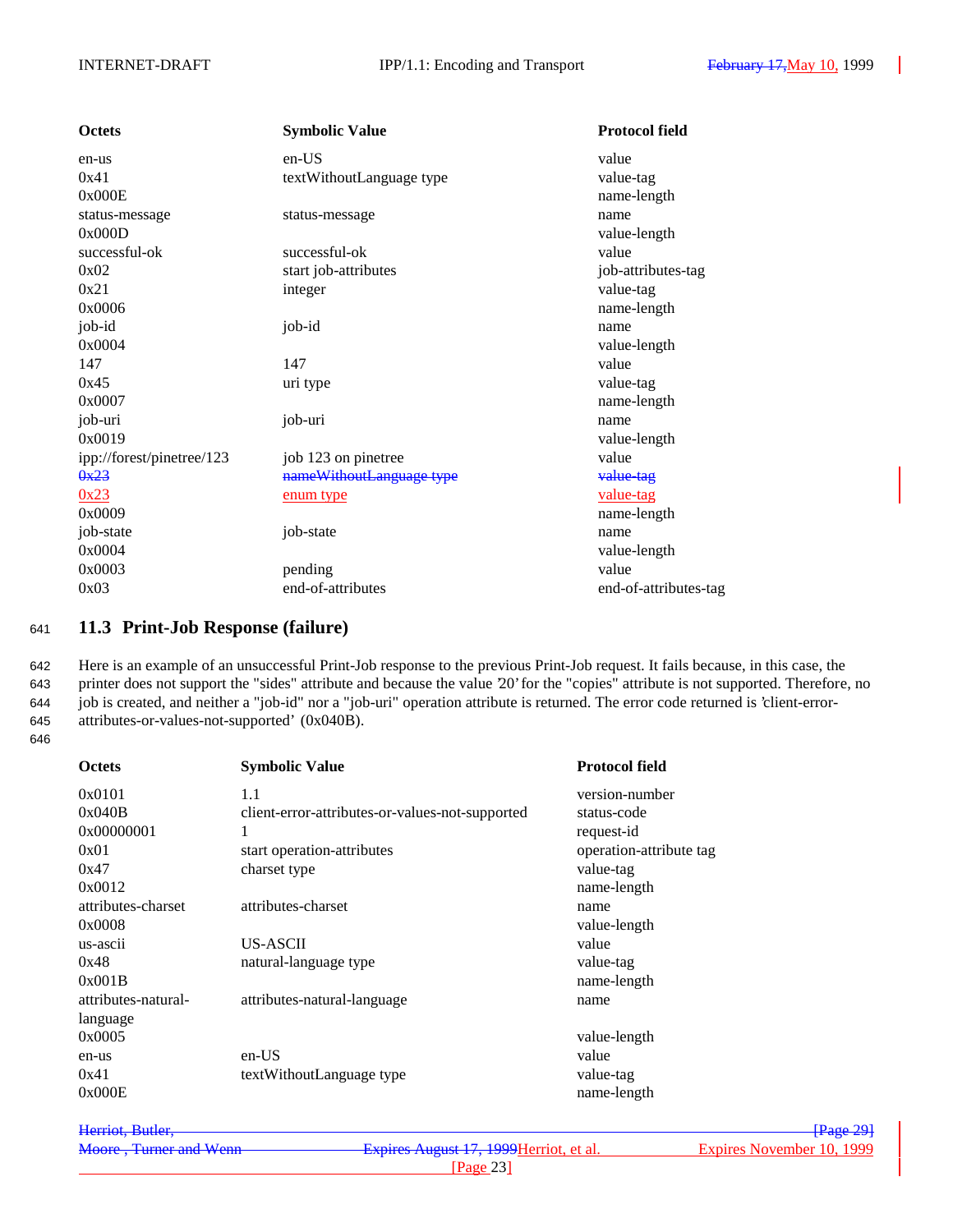| <b>Octets</b>                                           | <b>Symbolic Value</b>                           | <b>Protocol field</b>      |
|---------------------------------------------------------|-------------------------------------------------|----------------------------|
| status-message<br>0x002F                                | status-message                                  | name<br>value-length       |
| client-error-attributes-<br>or-values-not-<br>supported | client-error-attributes-or-values-not-supported | value                      |
| 0x05                                                    | start unsupported-attributes                    | unsupported-attributes tag |
| 0x21                                                    | integer type                                    | value-tag                  |
| 0x0006                                                  |                                                 | name-length                |
| copies                                                  | copies                                          | name                       |
| 0x0004                                                  |                                                 | value-length               |
| 0x00000014                                              | 20                                              | value                      |
| 0x10                                                    | unsupported (type)                              | value-tag                  |
| 0x0005                                                  |                                                 | name-length                |
| sides                                                   | sides                                           | name                       |
| 0x0000                                                  |                                                 | value-length               |
| 0x03                                                    | end-of-attributes                               | end-of-attributes-tag      |

## <sup>647</sup> **11.4 Print-Job Response (success with attributes ignored)**

648 Here is an example of a successful Print-Job response to a Print-Job request like the previous Print-Job request, except that the 649 value of  $\frac{4}{7}$  value of  $\frac{4}{7}$  value-fidelity<sup>-</sup> ipp-attribute-fidelity' is false. The print request succeeds, even though, in this case, the printer 650 supports neither the "sides" attribute nor the value '20' for the "copies" attribute. Therefore, a job is created, and both a "job-id" 651 and a "job-uri" operation attribute are returned. The unsupported attributes are also returned in an Unsupported Attributes Group. 652 The error code returned is 'successful-ok-ignored-or-substituted-attributes' successful-ok-ignored-or-substituted-attributes' 653 (0x0001). 654

| <b>Octets</b>               | <b>Symbolic Value</b>                           | <b>Protocol field</b>      |
|-----------------------------|-------------------------------------------------|----------------------------|
| 0x0101                      | 1.1                                             | version-number             |
| 0x0001                      | successful-ok-ignored-or-substituted-attributes | status-code                |
| 0x00000001                  | 1                                               | request-id                 |
| 0x01                        | start operation-attributes                      | operation-attributes-tag   |
| 0x47                        | charset type                                    | value-tag                  |
| 0x0012                      |                                                 | name-length                |
| attributes-charset          | attributes-charset                              | name                       |
| 0x0008                      |                                                 | value-length               |
| us-ascii                    | <b>US-ASCII</b>                                 | value                      |
| 0x48                        | natural-language type                           | value-tag                  |
| 0x001B                      |                                                 | name-length                |
| attributes-natural-language | attributes-natural-language                     | name                       |
| 0x0005                      |                                                 | value-length               |
| en-us                       | en-US                                           | value                      |
| 0x41                        | textWithoutLanguage type                        | value-tag                  |
| 0x000E                      |                                                 | name-length                |
| status-message              | status-message                                  | name                       |
| 0x002F                      |                                                 | value-length               |
| successful-ok-ignored-or-   | successful-ok-ignored-or-substituted-attributes | value                      |
| substituted-attributes      |                                                 |                            |
| 0x05                        | start unsupported-attributes                    | unsupported-attributes tag |
| 0x21                        | integer type                                    | value-tag                  |
| 0x0006                      |                                                 | name-length                |
| copies                      | copies                                          | name                       |
| Herriot, Butler,            |                                                 | $\sqrt{\text{Page }29}$    |
| Moore, Turner and Wenn      | Expires August 17, 1999 Herriot, et al.         | Expires November 10, 1999  |
|                             | [Page 24]                                       |                            |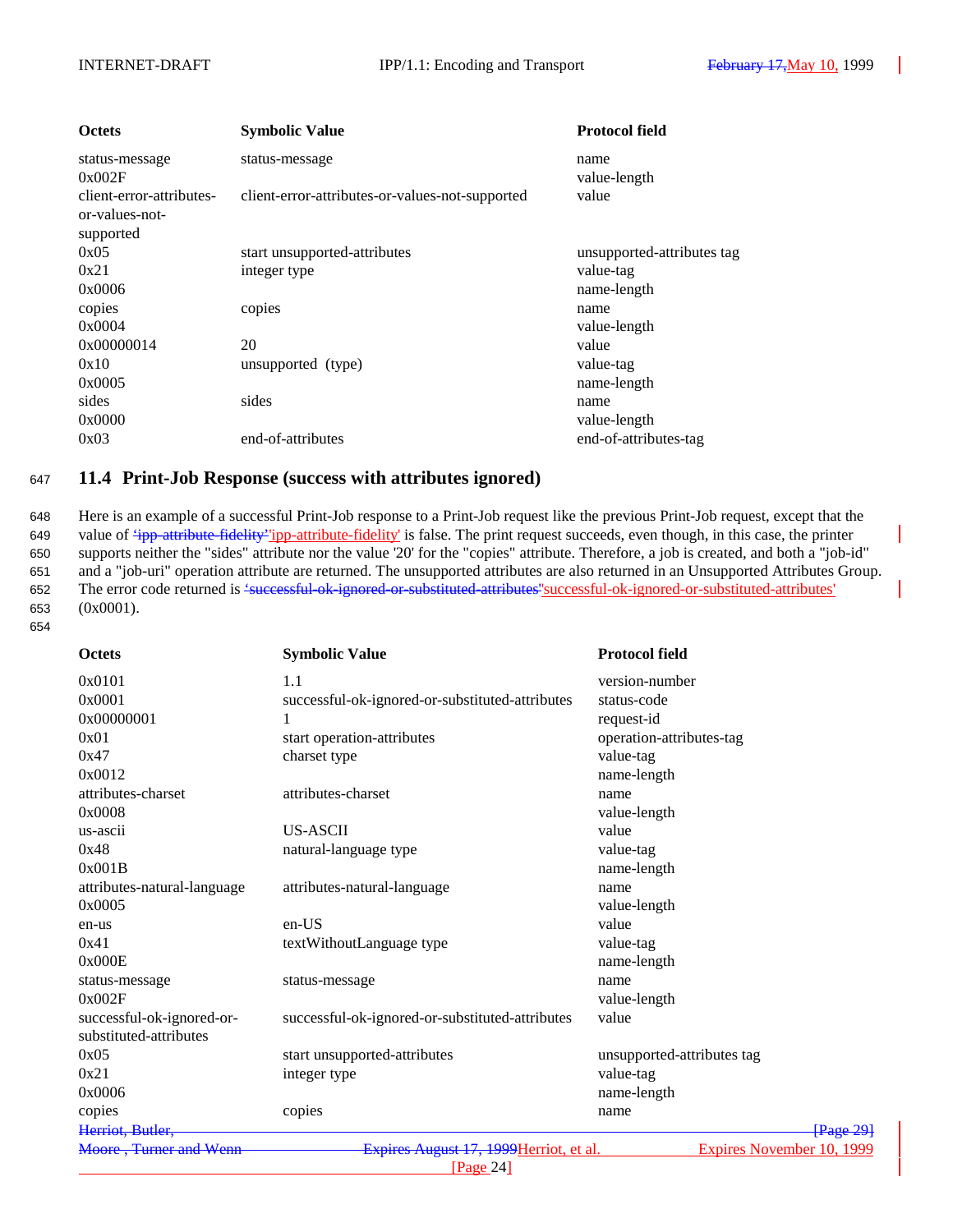| <b>Octets</b>             | <b>Symbolic Value</b>    | <b>Protocol field</b> |
|---------------------------|--------------------------|-----------------------|
| 0x0004                    |                          | value-length          |
| 0x00000014                | 20                       | value                 |
| 0x10                      | unsupported (type)       | value-tag             |
| 0x0005                    |                          | name-length           |
| sides                     | sides                    | name                  |
| 0x0000                    |                          | value-length          |
| 0x02                      | start job-attributes     | job-attributes-tag    |
| 0x21                      | integer                  | value-tag             |
| 0x0006                    |                          | name-length           |
| job-id                    | job-id                   | name                  |
| 0x0004                    |                          | value-length          |
| 147                       | 147                      | value                 |
| 0x45                      | uri type                 | value-tag             |
| 0x0007                    |                          | name-length           |
| job-uri                   | job-uri                  | name                  |
| 0x0019                    |                          | value-length          |
| ipp://forest/pinetree/123 | job 123 on pinetree      | value                 |
| 0x23                      | nameWithoutLanguage type | value-tag             |
| 0x23                      | enum type                | value-tag             |
| 0x0009                    |                          | name-length           |
| job-state                 | job-state                | name                  |
| 0x0004                    |                          | value-length          |
| 0x0003                    | pending                  | value                 |
| 0x03                      | end-of-attributes        | end-of-attributes-tag |

655

# <sup>656</sup> **11.5 Print-URI Request**

657 The following is an example of Print-URI request with copies and job-name parameters:

| <b>Octets</b>       | <b>Symbolic Value</b>       | <b>Protocol field</b>    |           |
|---------------------|-----------------------------|--------------------------|-----------|
| 0x0101              | 1.1                         | version-number           |           |
| 0x0003              | Print-URI                   | operation-id             |           |
| 0x00000001          | 1                           | request-id               |           |
| 0x01                | start operation-attributes  | operation-attributes-tag |           |
| 0x47                | charset type                | value-tag                |           |
| 0x0012              |                             | name-length              |           |
| attributes-charset  | attributes-charset          | name                     |           |
| 0x0008              |                             | value-length             |           |
| us-ascii            | US-ASCII                    | value                    |           |
| 0x48                | natural-language type       | value-tag                |           |
| 0x001B              |                             | name-length              |           |
| attributes-natural- | attributes-natural-language | name                     |           |
| language            |                             |                          |           |
| 0x0005              |                             | value-length             |           |
| en-us               | $en-US$                     | value                    |           |
| 0x45                | uri type                    | value-tag                |           |
| 0x000B              |                             | name-length              |           |
| printer-uri         | printer-uri                 | name                     |           |
| 0x0015              |                             | value-length             |           |
| Herriot, Butler,    |                             |                          | [Page 29] |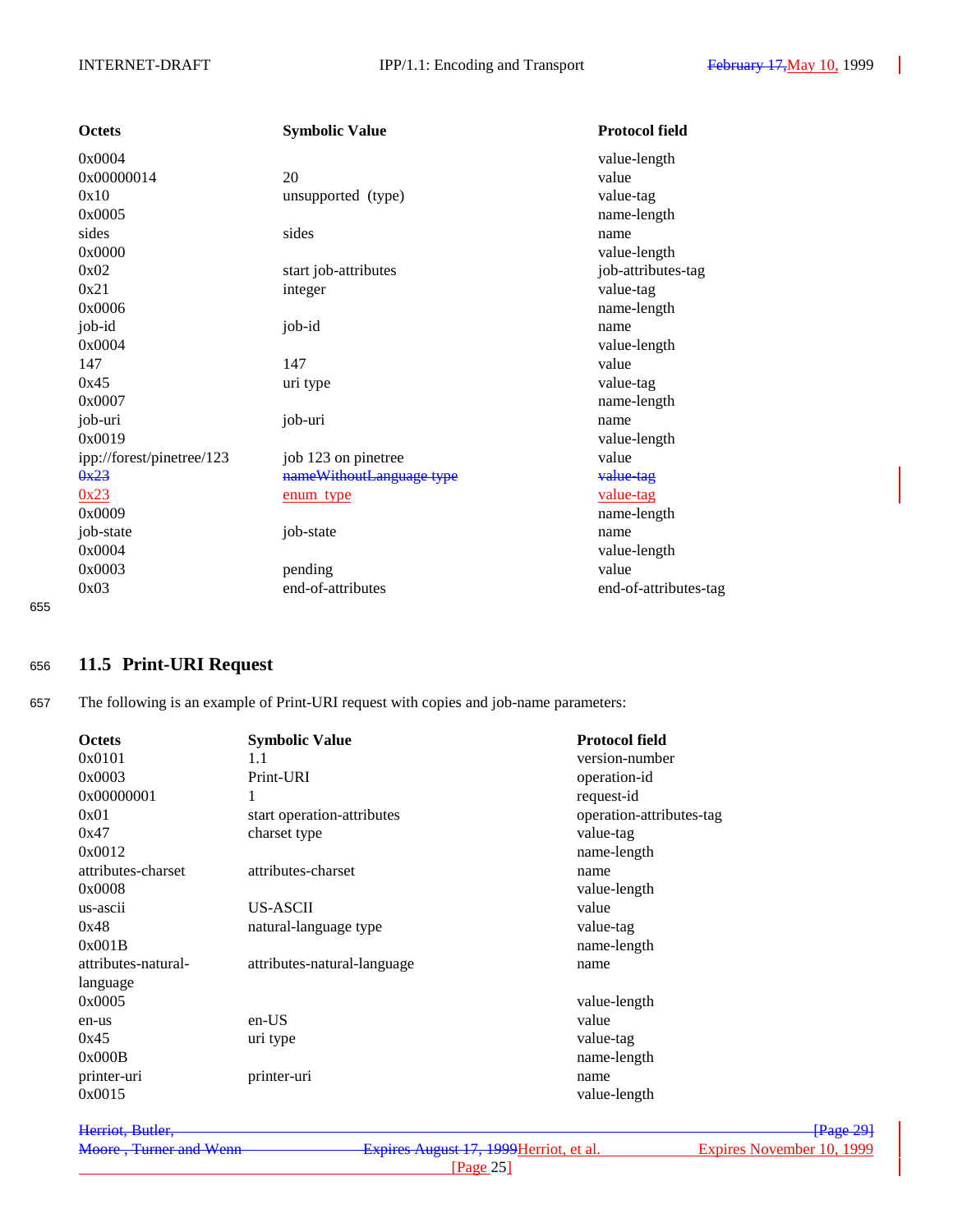| <b>Octets</b>         | <b>Symbolic Value</b>    | <b>Protocol field</b> |
|-----------------------|--------------------------|-----------------------|
| ipp://forest/pinetree | printer pinetree         | value                 |
| 0x45                  | uri type                 | value-tag             |
| 0x000C                |                          | name-length           |
| document-uri          | document-uri             | name                  |
| 0x0011                |                          | value-length          |
| ftp://foo.com/foo     | ftp://foo.com/foo        | value                 |
| 0x42                  | nameWithoutLanguage type | value-tag             |
| 0x0008                |                          | name-length           |
| job-name              | job-name                 | name                  |
| 0x0006                |                          | value-length          |
| foobar                | foobar                   | value                 |
| 0x02                  | start job-attributes     | job-attributes-tag    |
| 0x21                  | integer type             | value-tag             |
| 0x0006                |                          | name-length           |
| copies                | copies                   | name                  |
| 0x0004                |                          | value-length          |
| 0x00000001            | 1                        | value                 |
| 0x03                  | end-of-attributes        | end-of-attributes-tag |

## <sup>658</sup> **11.6 Create-Job Request**

659 The following is an example of Create-Job request with no parameters and no attributes:

| <b>Octets</b>         | <b>Symbolic Value</b>       | <b>Protocol field</b>    |
|-----------------------|-----------------------------|--------------------------|
| 0x0101                | 1.1                         | version-number           |
| 0x0005                | Create-Job                  | operation-id             |
| 0x00000001            | 1                           | request-id               |
| 0x01                  | start operation-attributes  | operation-attributes-tag |
| 0x47                  | charset type                | value-tag                |
| 0x0012                |                             | name-length              |
| attributes-charset    | attributes-charset          | name                     |
| 0x0008                |                             | value-length             |
| us-ascii              | US-ASCII                    | value                    |
| 0x48                  | natural-language type       | value-tag                |
| 0x001B                |                             | name-length              |
| attributes-natural-   | attributes-natural-language | name                     |
| language              |                             |                          |
| 0x0005                |                             | value-length             |
| en-us                 | en-US                       | value                    |
| 0x45                  | uri type                    | value-tag                |
| 0x000B                |                             | name-length              |
| printer-uri           | printer-uri                 | name                     |
| 0x0015                |                             | value-length             |
| ipp://forest/pinetree | printer pinetree            | value                    |
| 0x03                  | end-of-attributes           | end-of-attributes-tag    |

## <sup>660</sup> **11.7 Get-Jobs Request**

661 The following is an example of Get-Jobs request with parameters but no attributes:

| <b>Octets</b>          | <b>Symbolic Value</b> | <b>Protocol field</b>                   |                           |
|------------------------|-----------------------|-----------------------------------------|---------------------------|
| 0x0101                 |                       | version-number                          |                           |
| Herriot, Butler,       |                       |                                         | [Page 29]                 |
| Moore, Turner and Wenn |                       | Expires August 17, 1999 Herriot, et al. | Expires November 10, 1999 |
|                        |                       | [Page $26$ ]                            |                           |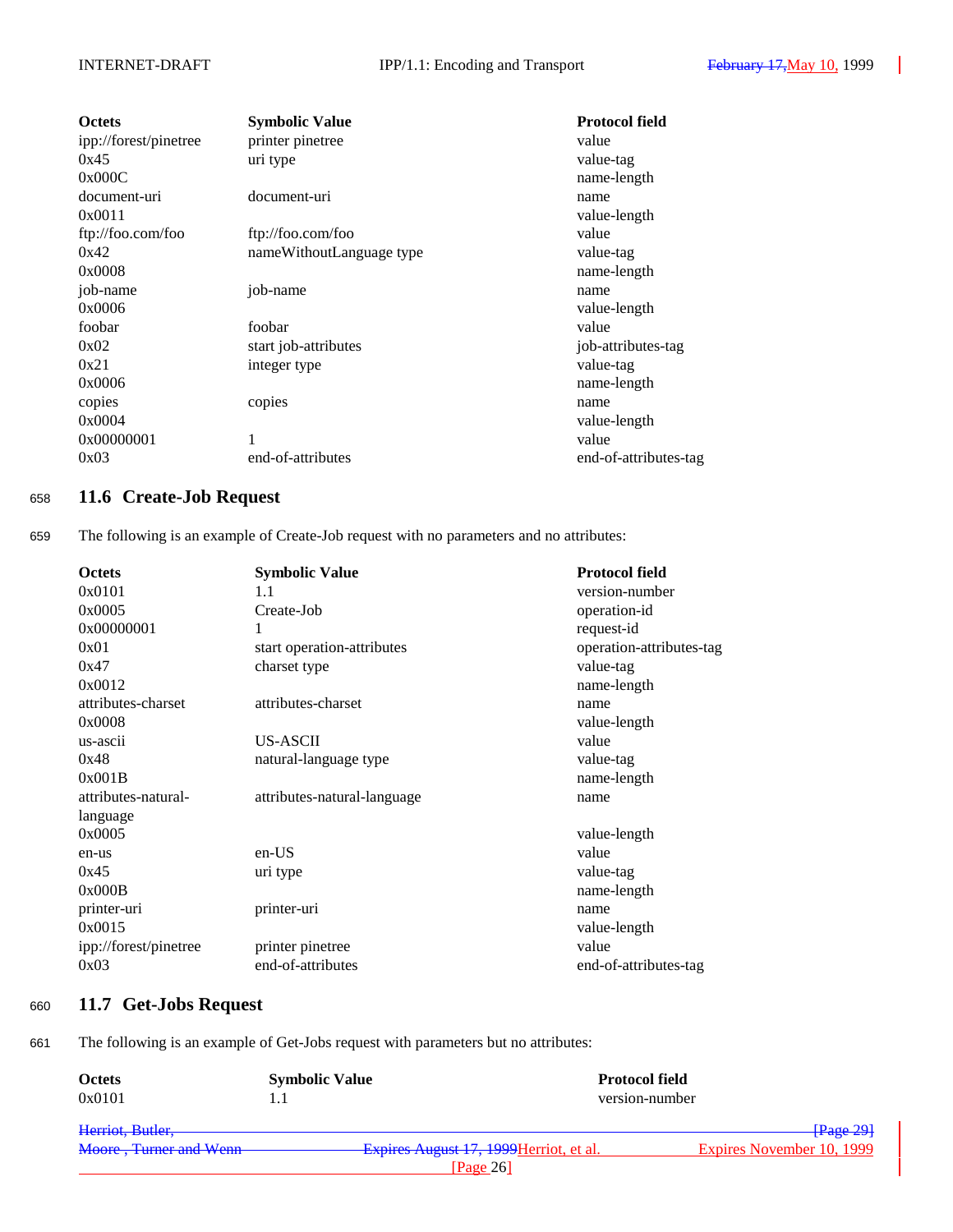| <b>Octets</b>               | <b>Symbolic Value</b>       | <b>Protocol field</b>    |
|-----------------------------|-----------------------------|--------------------------|
| 0x000A                      | Get-Jobs                    | operation-id             |
| 0x00000123                  | 0x123                       | request-id               |
| 0x01                        | start operation-attributes  | operation-attributes-tag |
| 0x47                        | charset type                | value-tag                |
| 0x0012                      |                             | name-length              |
| attributes-charset          | attributes-charset          | name                     |
| 0x0008                      |                             | value-length             |
| us-ascii                    | <b>US-ASCII</b>             | value                    |
| 0x48                        | natural-language type       | value-tag                |
| 0x001B                      |                             | name-length              |
| attributes-natural-language | attributes-natural-language | name                     |
| 0x0005                      |                             | value-length             |
| en-us                       | en-US                       | value                    |
| 0x45                        | uri type                    | value-tag                |
| 0x000B                      |                             | name-length              |
| printer-uri                 | printer-uri                 | name                     |
| 0x0015                      |                             | value-length             |
| ipp://forest/pinetree       | printer pinetree            | value                    |
| 0x21                        | integer type                | value-tag                |
| 0x0005                      |                             | name-length              |
| limit                       | limit                       | name                     |
| 0x0004                      |                             | value-length             |
| 0x00000032                  | 50                          | value                    |
| 0x44                        | keyword type                | value-tag                |
| 0x0014                      |                             | name-length              |
| requested-attributes        | requested-attributes        | name                     |
| 0x0006                      |                             | value-length             |
| job-id                      | job-id                      | value                    |
| 0x44                        | keyword type                | value-tag                |
| 0x0000                      | additional value            | name-length              |
| 0x0008                      |                             | value-length             |
| job-name                    | job-name                    | value                    |
| 0x44                        | keyword type                | value-tag                |
| 0x0000                      | additional value            | name-length              |
| 0x000F                      |                             | value-length             |
| document-format             | document-format             | value                    |
| 0x03                        | end-of-attributes           | end-of-attributes-tag    |
|                             |                             |                          |

# <sup>662</sup> **11.8 Get-Jobs Response**

663 The following is an of Get-Jobs response from previous request with 3 jobs. The Printer returns no information about the second 664 job (because of security reasons):

| <b>Octets</b>      | <b>Symbolic Value</b>      | <b>Protocol field</b>    |
|--------------------|----------------------------|--------------------------|
| 0x0101             | 1.1                        | version-number           |
| 0x0000             | successful-ok              | status-code              |
| 0x00000123         | 0x123                      | request-id (echoed back) |
| 0x01               | start operation-attributes | operation-attribute-tag  |
| 0x47               | charset type               | value-tag                |
| 0x0012             |                            | name-length              |
| attributes-charset | attributes-charset         | name                     |
| 0x000A             |                            | value-length             |
|                    |                            |                          |

| Herriot, Butler,       |                                         | $\sqrt{\text{Page }29}$   |
|------------------------|-----------------------------------------|---------------------------|
| Moore, Turner and Wenn | Expires August 17, 1999 Herriot, et al. | Expires November 10, 1999 |
|                        | Page $27$                               |                           |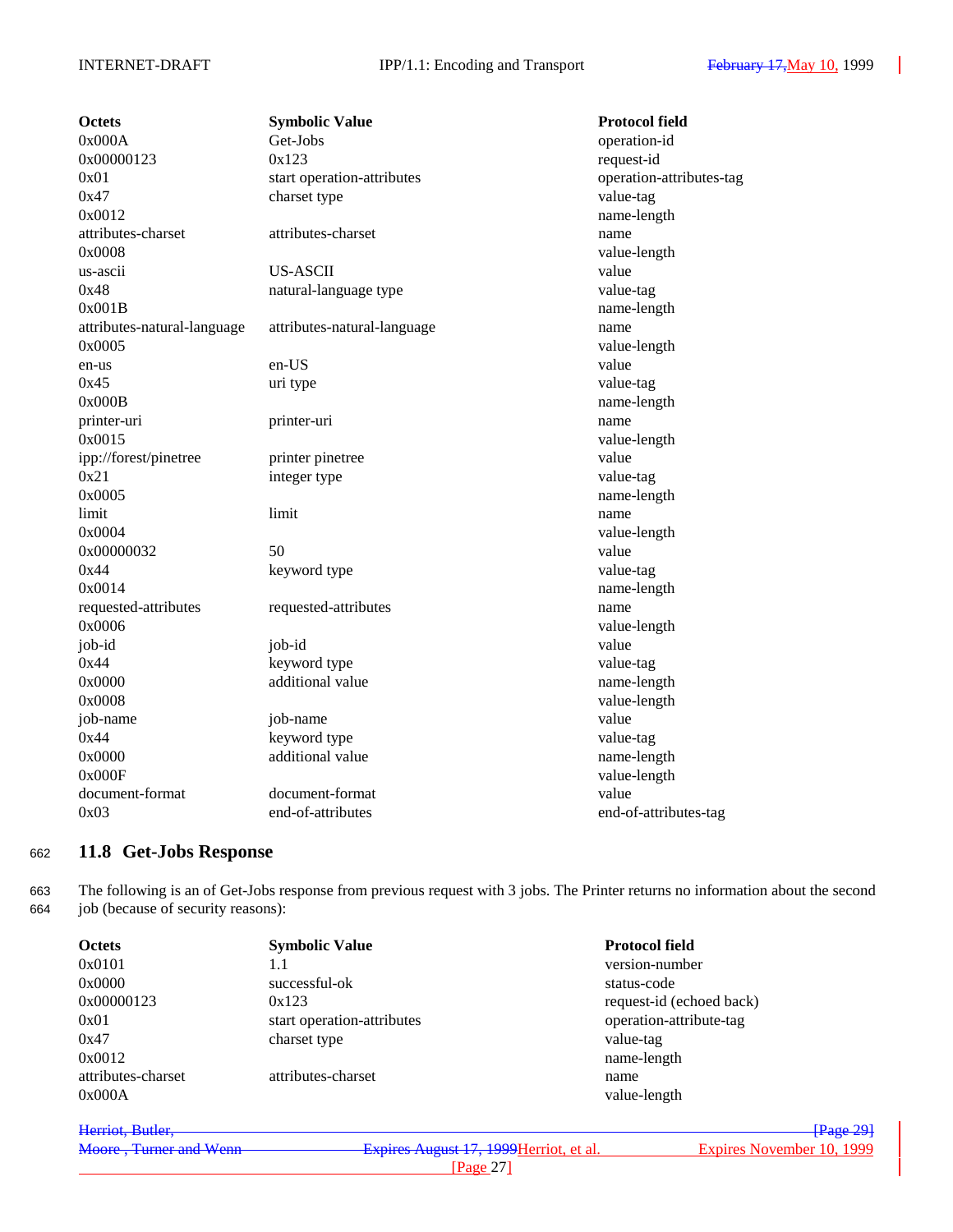| Octets                      | <b>Symbolic Value</b>             | <b>Protocol field</b> |
|-----------------------------|-----------------------------------|-----------------------|
| ISO-8859-1                  | ISO-8859-1                        | value                 |
| 0x48                        | natural-language type             | value-tag             |
| 0x001B                      |                                   | name-length           |
| attributes-natural-language | attributes-natural-language       | name                  |
| 0x0005                      |                                   | value-length          |
| en-us                       | en-US                             | value                 |
| 0x41                        | textWithoutLanguage type          | value-tag             |
| 0x000E                      |                                   | name-length           |
| status-message              | status-message                    | name                  |
| 0x000D                      |                                   | value-length          |
| successful-ok               | successful-ok                     | value                 |
| 0x02                        | start job-attributes (1st object) | job-attributes-tag    |
| 0x21                        | integer type                      | value-tag             |
| 0x0006                      |                                   | name-length           |
| job-id                      | job-id                            | name                  |
| 0x0004                      |                                   | value-length          |
| 147                         | 147                               | value                 |
| 0x36                        | nameWithLanguage                  | value-tag             |
| 0x0008                      |                                   | name-length           |
| job-name                    | job-name                          | name                  |
| 0x000C                      |                                   | value-length          |
| 0x0005                      |                                   | sub-value-length      |
| $fr-ca$                     | fr-CA                             | value                 |
| 0x0003                      |                                   | sub-value-length      |
| fou                         | fou                               | name                  |
| 0x02                        | start job-attributes (2nd object) | job-attributes-tag    |
| 0x02                        | start job-attributes (3rd object) | job-attributes-tag    |
| 0x21                        | integer type                      | value-tag             |
| 0x0006                      |                                   | name-length           |
| job-id                      | job-id                            | name                  |
| 0x0004                      |                                   | value-length          |
| 148                         | 149                               | value                 |
| 0x36                        | nameWithLanguage                  | value-tag             |
| 0x0008                      |                                   | name-length           |
| job-name                    | job-name                          | name                  |
| 0x0012                      |                                   | value-length          |
| 0x0005                      |                                   | sub-value-length      |
| de-CH                       | de-CH                             | value                 |
| 0x0009                      |                                   | sub-value-length      |
| isch guet                   | isch guet                         | name                  |
| 0x03                        | end-of-attributes                 | end-of-attributes-tag |
|                             |                                   |                       |

# <sup>665</sup> **12. Appendix C: Registration of MIME Media Type Information for** <sup>666</sup> **"application/ipp"**

667 This appendix contains the information that IANA requires for registering a MIME media type. The information following this 668 paragraph will be forwarded to IANA to register application/ipp whose contents are defined in Section 3 ""Encoding of the 669 Operation Layer<sup>21</sup> in this document:

### 670 **MIME type name:** application

| Herriot, Butler,       |                                         | Page 29                   |
|------------------------|-----------------------------------------|---------------------------|
| Moore, Turner and Wenn | Expires August 17, 1999 Herriot, et al. | Expires November 10, 1999 |
|                        | Page 28                                 |                           |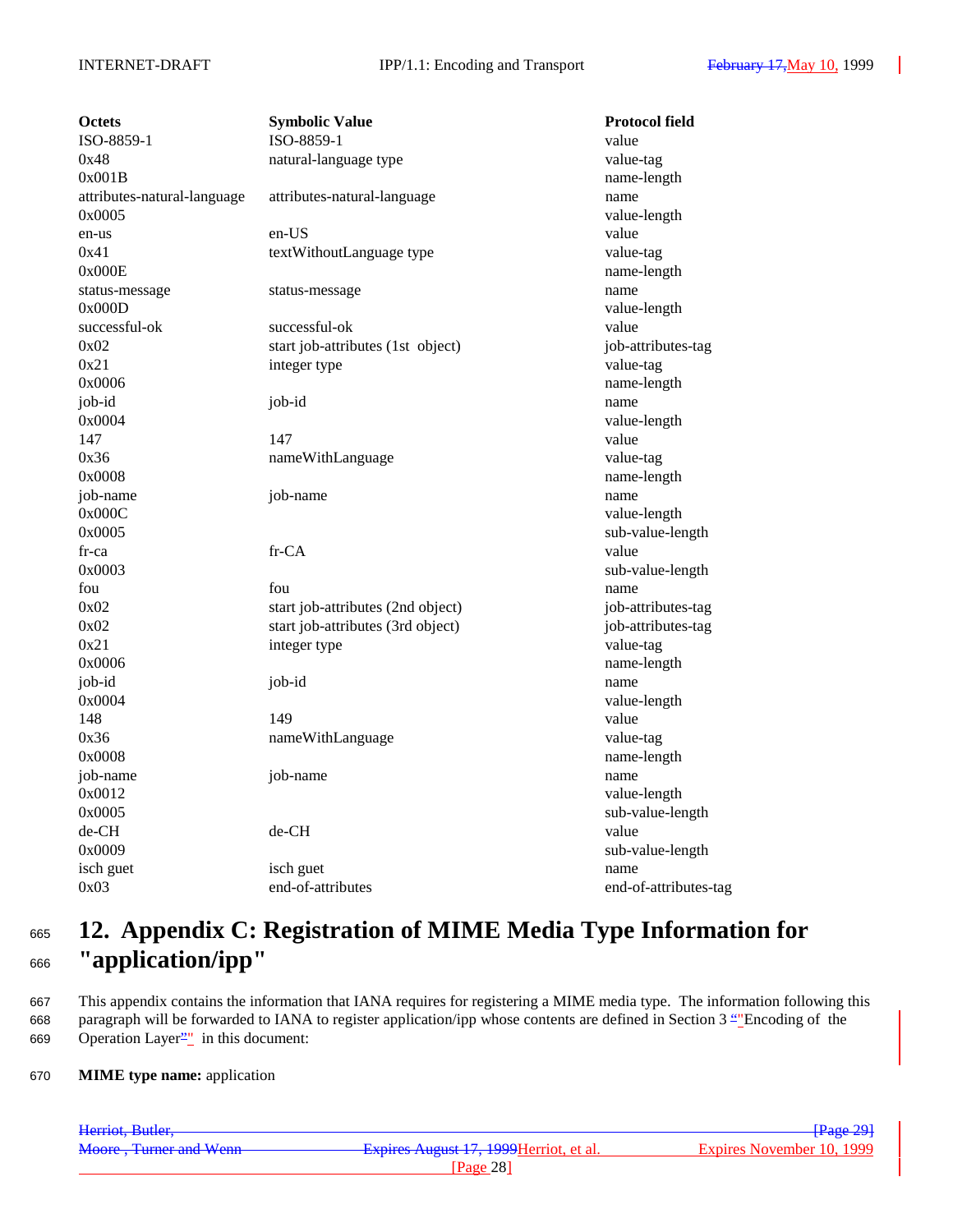#### **MIME subtype name:** ipp

A Content-Type of "application/ipp" indicates an Internet Printing Protocol message body (request or response). Currently there

673 are two versions: IPP/1.0, and is one version: IPP/1.1, whose syntax is described in Section 3 ""Encoding of the Operation 674 Layer<sup>2</sup> of  $\overline{[ipp-pro-10]}$  and  $\overline{[ipp-prol]}$ ,  $\overline{[ipp-prol]}$ , and whose semantics are described in  $\overline{[ipp-mod-10]}$  and  $\overline{[ipp-mod]}$ , 675 respectively. [ipp-mod].

- **Required parameters:** none
- **Optional parameters:** none
- **Encoding considerations:**

 IPP/1.1 protocol requests/responses MAY contain long lines and ALWAYS contain binary data (for example attribute value lengths).

#### **Security considerations:**

 IPP/1.1 protocol requests/responses do not introduce any security risks not already inherent in the underlying transport protocols. Protocol mixed-version interworking rules in [ipp-mod] as well as protocol encoding rules in [ipp-pro] are complete and unambiguous.

#### **Interoperability considerations:**

 IPP/1.1 requests (generated by clients) and responses (generated by servers) MUST comply with all conformance requirements imposed by the normative specifications [ipp-mod] and [ipp-pro]. Protocol encoding rules specified in [ipp-pro] are comprehensive, so that interoperability between conforming implementations is guaranteed (although support for specific optional features is not ensured). Both the "charset" and "natural-language" of all IPP/1.1 attribute values which are a LOCALIZED-STRING are explicit within IPP protocol requests/responses (without recourse to any external information in HTTP, SMTP, or other message transport headers).

 IPP/1.1 servers MUST support both IPP/1.0 and IPP/1.1. See the section in [ipp-pro] entitled "Compatibility with IPP/1.0 Implementations" for a discussion of compatibility with IPP/1.0.

#### **Published specification:**

- [ipp-mod-10] Isaacson, S., deBry, R., Hastings, T., Herriot, R., Powell, P., "Internet Printing Protocol/1.0: Model and Semantics" draft-ietf-ipp-model-11.txt, November, 1998.
- [ipp-mod] Isaacson, S., deBry, R., Hastings, T., Herriot, R., Powell, P., "Internet"Internet Printing Protocol/1.1: Model and Semantics"Semantics" draft-ietf-ipp-model-v11-00.txt, February, 1999.
- [ipp-pro] Herriot, R., Butler, S., Moore, P., Turner, R., "Internet"Internet Printing Protocol/1.1: Encoding and Transport",Transport", draft-ietf-ipp-protocol-v11-00.txt, February, 1999.

#### **Applications which use this media type:**

- Internet Printing Protocol (IPP) print clients and print servers, communicating using HTTP/1.1 (see [IPP-PRO]), SMTP/ESMTP,
- FTP, or other transport protocol. Messages of type "application/ipp" are self-contained and transport-independent, including "charset" and "natural-language" context for any LOCALIZED-STRING value.

#### **Person & email address to contact for further information:**

Tom Hastings

| Herriot, Butler,       |                                         | <b>Page 291</b>           |
|------------------------|-----------------------------------------|---------------------------|
| Moore, Turner and Wenn | Expires August 17, 1999 Herriot, et al. | Expires November 10, 1999 |
|                        | Page 29                                 |                           |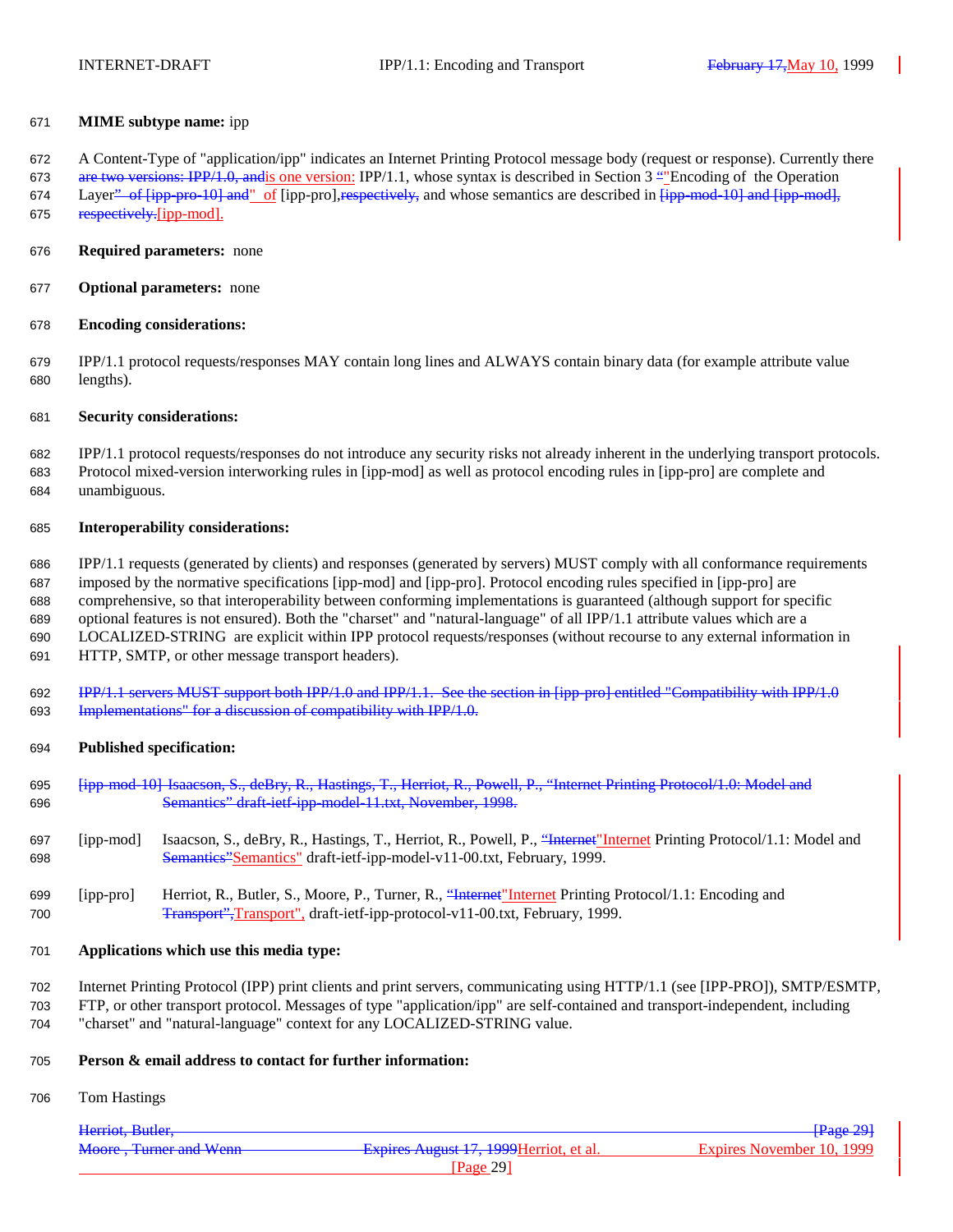- Xerox Corporation
- 737 Hawaii St. ESAE-231
- El Segundo, CA
- Phone: 310-333-6413
- Fax: 310-333-5514
- Email: thastings@cp10.es.xerox.com

or

- Robert Herriot
- Xerox Corporation
- 3400 Hillview Ave., Bldg #1
- Palo Alto, CA 94304
- Phone: 650-813-7696
- Fax: 650-813-6860
- Email: robert.herriot@pahv.xerox.com

### **Intended usage:**

COMMON

# **13. Appendix D: NoticesChanges from IPP /1.0**

- IPP/1.1 is identical to IPP/1.0 with the follow changes:
- 1. Attributes values that identify a printer or job object use a new 'ipp' scheme. The 'http' and 'https' schemes are supported only for backward compatibility. See section 5.
- 2. New requirement for support of Digest Authentication. See Section 7.1
- 3. TLS is recommended for channel security. In addition, SSL3 may be supported for backward compatibility. See Section 7.2

# **14. Full Copyright Statement**

 The IETF takes no position regarding the validity or scope of any intellectual property or other rights that might be claimed to pertain to the implementation or use of the technology described in this document or the extent to which any license under such rights might or might not be available; neither does it represent that it has made any effort to identify any such rights. Information on the IETF's procedures with respect to rights in standards-track and standards-related documentation can be found in BCP- 11[BCP-11]. Copies of claims of rights made available for publication and any assurances of licenses to be made available, or the result of an attempt made to obtain a general license or permission for the use of such proprietary rights by implementers or users of this specification can be obtained from the IETF Secretariat.

 The IETF invites any interested party to bring to its attention any copyrights, patents or patent applications, or other proprietary rights which may cover technology that may be required to practice this standard. Please address the information to the IETF Executive Director.

Copyright (C)The Internet Society (1999). All Rights Reserved

| Herriot, Butler,        |                                           | $\frac{129}{291}$         |
|-------------------------|-------------------------------------------|---------------------------|
| Moore, Turner and Wenn- | - Expires August 17, 1999 Herriot, et al. | Expires November 10, 1999 |
|                         | Page 30                                   |                           |